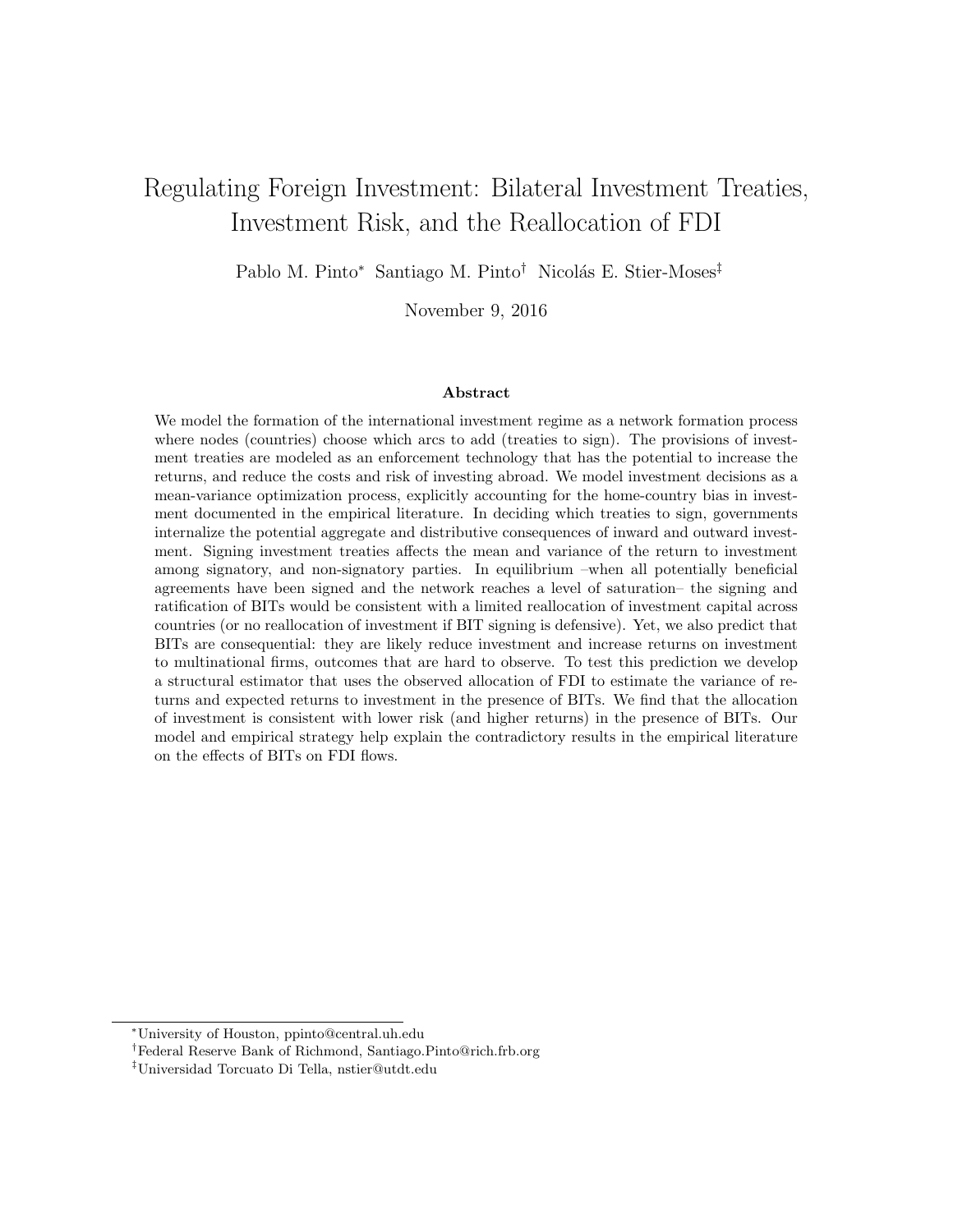### 1 Introduction

Why do countries sign bilateral investment treaties (BITs)? Following a profuse literature on the subject we argue that governments are driven by the expected impact of treaties on the return and risk faced by their nationals when engaging in direct investment abroad. Historically the provisions governing foreign investment emanated from customary law or from investment provisions added as ancillary documents to trade agreements, such as the provisions under chapter 4 of Title III of the Treaty of Rome, or NAFTA's Chapter 11. Yet most of the international agreements to date take the form of BITs. According to UNCTAD, at the end of 2008 the cumulative number of BITs signed was  $2.676<sup>1</sup>$  Most BITs involve a developed country, usually the source of direct investment, and a developing country.<sup>2</sup> In recent years, however, the number of investment agreements between developing countries is increasing.<sup>3</sup>

Investment agreements have provisions regarding admission and conditions for investment, grant national treatment, and establish arbitration mechanisms (Sauvant & Sachs 2009; UNCTAD 2009). Investor protection is thus a central feature of these agreements.<sup>4</sup> Over the past decade there has been a dramatic increase in the number of BITs signed, while most multilateral initiatives failed (Kobrin 1998). Studies aimed at identifying the correlates and determinants of BIT signing present contradictory conclusions, and there is a big controversy about their effects (Rose-Ackerman & Tobin 2005; Neumeyer & Spess 2005; Elkins et al. 2006; Jandhyala et al. 2008; Buthe & Milner 2008, 2009; UNCTAD 1998, 2009). In the end there is a growing consensus that the impact of BITs is not sizable, and there is "that host-country market-size variables remain the dominant factor for inward FDI" (UNCTAD 2009, pp. xiii). This limited impact of BITs on investment flows contrasts with the proliferation of bilateral investment agreements in recent years. If BITs have limited effect, why sign them?

 $^{\rm 1}$ http://www.unctad.org/en/docs/webdiaeia20098\_en.pdf

<sup>&</sup>lt;sup>2</sup>The most active BIT signatory party is Germany with 135 agreements signed, followed by China (119), Switzerland (114), the United Kingdom (103), Egypt (100), Italy (100), France (98), the Netherlands (91), Korea (86) and the Belgium-Luxembourg Economic Union (84). See UNCTAD 2009; Sachs and Sauvant 2009, pp. xxxv.

<sup>3</sup>This may coincide with some emerging markets becoming a source of direct investment: according to UNCTAD 2007, emerging markets account for about one fourth of the world's FDI stock under BITs (Sachs and Sauvant 2009, pp. xxxiv-xxxv). Yet there are also many instances of unlikely partners signing BITs; see Jandhyala et al. 2008.

<sup>&</sup>lt;sup>4</sup>In recent years the US and Canadian model BITs go beyond investor protection, requiring specific efforts at liberalizing investment regimes as well.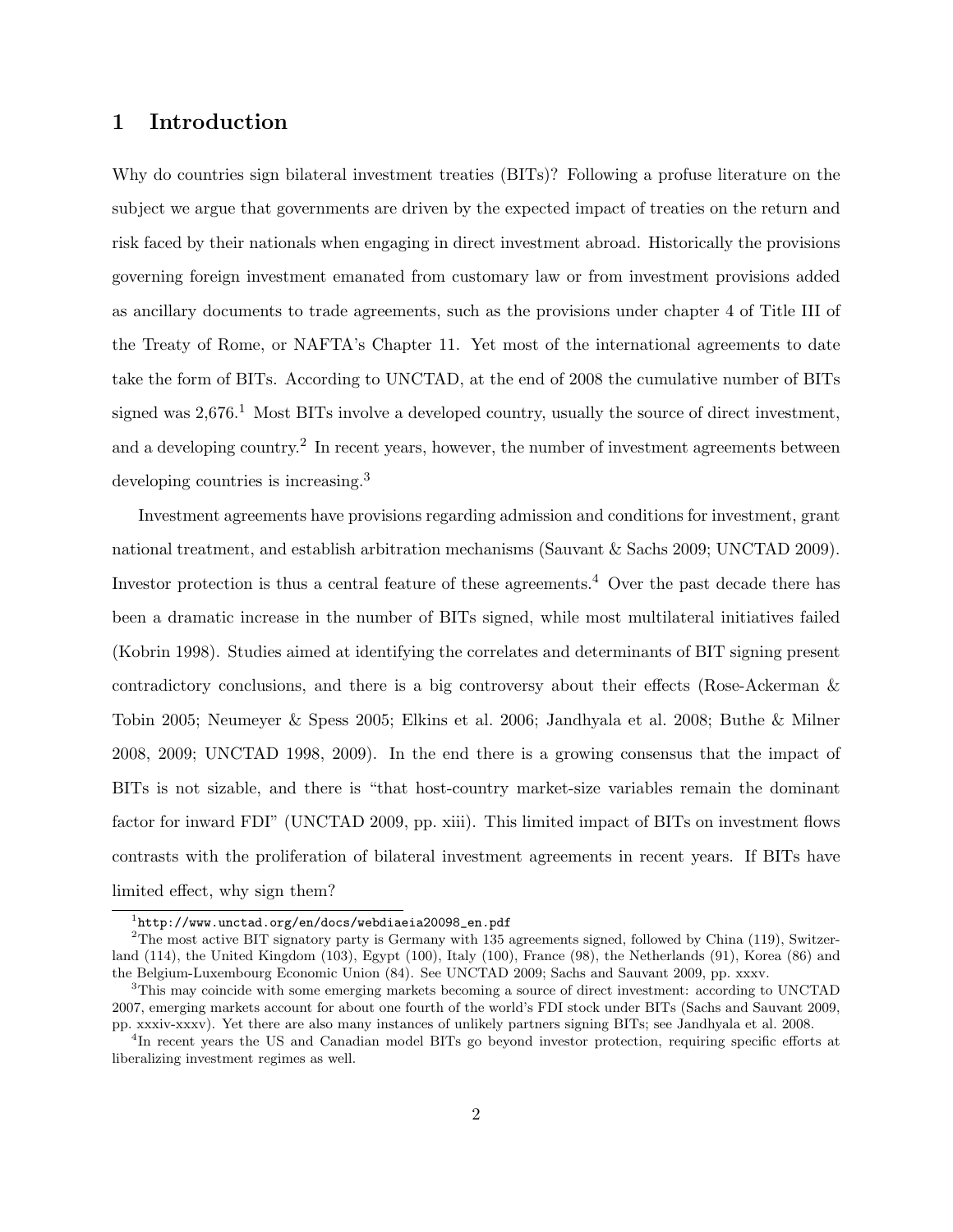This paper aims at reconciling the contradictory results of BITs on investment activities and the proliferation of investment agreements. We bring forth the main economic properties of BITs to develop a formal model of the investment protection network. Our model is built on specific assumptions about the impact of BITs that motivate the extant empirical literature on the political economy of FDI. Namely, whether BITs liberalize investment environment, thus increasing the return of investing in a host country, or reduce risk of investing abroad by allowing investors to resort to international arbitration. To the extent that these are the main properties of bilateral investment agreements their effect would be reflected in increasing returns to investors and lowering the risk of investing in a host country. If governments are predisposed to sign BITs in response to competitive pressures created by the quest for foreign investment—as assumed in the literature and supported by empirical evidence—in the long run we should expect to see a drop in risk and possible an increase in the return to FDI.<sup>5</sup>

However, in the long-run we would not observe a change in the allocation of direct investment when all 'potentially beneficial' BITs have been signed, i.e.: when the BIT network approaches its stage of saturation.<sup>6</sup> We could expect some transitional changes in the allocation of capital in favor of countries that are BIT signatories in the transition to that stage. If riskier countries are more likely to sign BITs, the effect will be more pronounced within countries over time. These predictions seem to be borne out in preliminary tests using outward direct investment data for the United States from 1970-2006. By modeling the properties of the possible agreements, and the strategic interaction among investors, home and host governments, we are able to explain the absence of a clear association between BITs and the allocation of investment across countries in the empirical literature. Moreover, our analysis suggest that there is no positive association between the income reported by US MNCs and being under an active BIT. But we do find a positive correlation between BITs and investment risk indices, a coarse proxy of the variance of the return in line with

<sup>&</sup>lt;sup>5</sup>See Guinsburg 2007, pp. 117. An alternative explanation, which our model does not speak to, is one based on signaling. It is not at all apparent what signing BITs is really signaling. If trustworthy, is there a need to sign? Can we think about the existence of pooling equilibria?

<sup>&</sup>lt;sup>6</sup>The proliferation of BITs has resulted a network that is small and dense which is rapidly approaching its saturation level. Since the late 1990s, for instance, the number of countries (nodes) joining the network and the number of treaties (arcs) signed has decreased. This should not be a surprise: 178 countries have signed at least one BIT by 2005 (out of roughly 200 sovereign units in the world). See Bonomo et al. 2010, pp. 3662; 3665-6.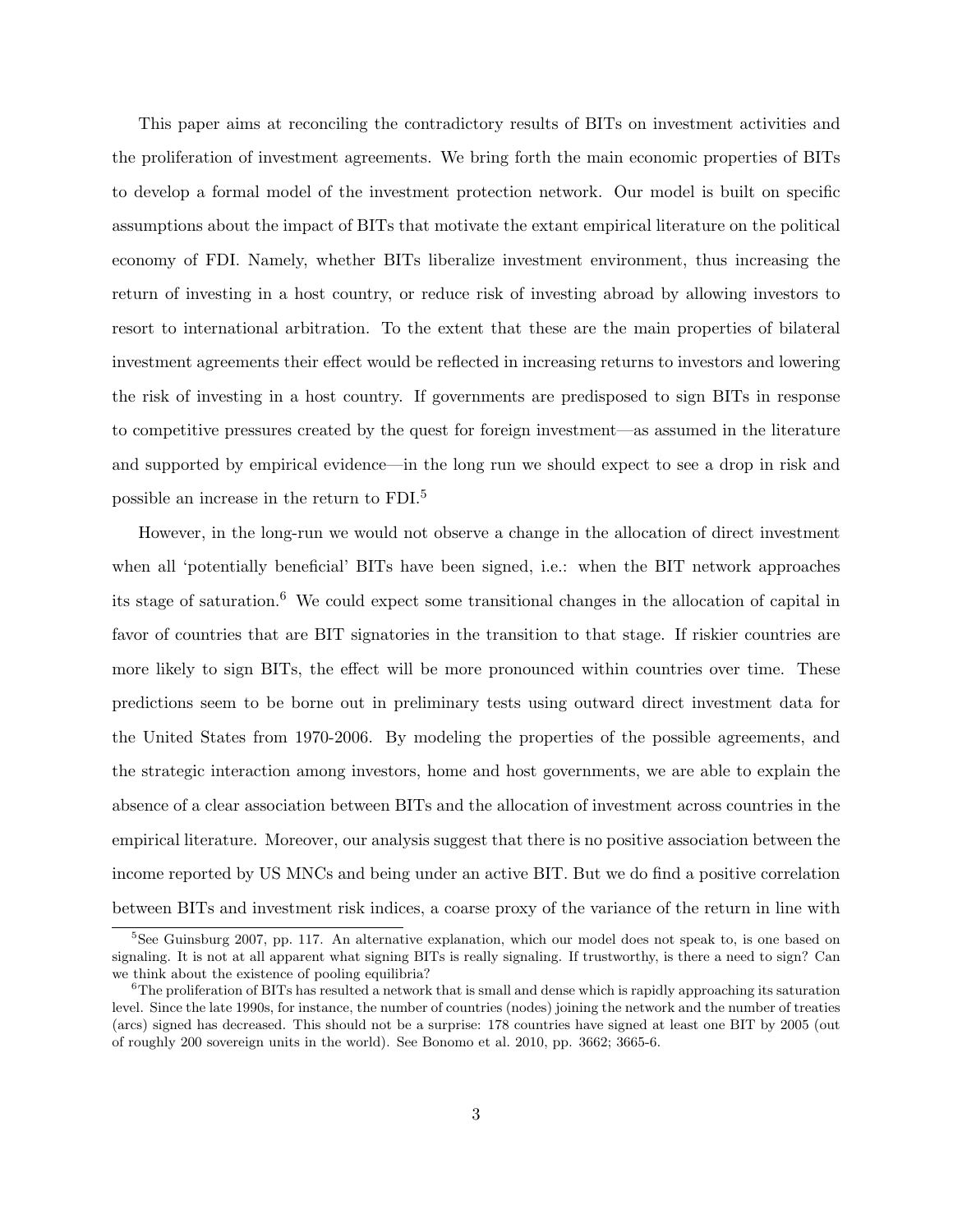the expectations of the effects of the provisions of the bilateral investment regime.

Yet the evidence from the econometric exercise is only an indirect test of the main prediction derived from our model that the effect of BITs should be reflected in risk levels in host countries. In order to test this predictions more directly we develop an empirical strategy aimed at estimating the risk of foreign direct investment with and without BITs for different groups of countries. We start from the assumptions of our model that the decision of foreign investors on where to operate is analogous to a portfolio allocation decision. We use this data to compute a least square estimator of the first two moments of the distribution of returns, taking into account whether the country of origin signed a BIT with the receiving country, and the development level of the latter.<sup>7</sup> In future work we will use parameters from this structural model to simulate the pattern of the proliferation of BITs in recent years.

The corollary from our exercise that is that formalizing the properties of Bilateral Investment treaties allows for a better understanding of the motivations to sign them and their expected consequences. The contradictory and inconclusive results on the effects of BITs on investment reported in the empirical literature are consistent with a model where BITs are consequential. The relevant empirical implication of the formation of the BITs network is a convergence in the level of risk and return in countries that participate in the network, which requires moving beyond the analysis of investment stocks and flows.

### 2 Summary of Empirical Literature on BITs

Empirical analyses aimed at identifying the correlates and determinants of BIT signing present contradictory conclusions: while some scholars have found that BITs have a a sizable and significant impact on direct investment inflows, others suggest that there is negligible, or no effect at all.

There are a number of studies that report a positive effect of BITs on FDI flows, particularly for BITs between one developed and one developing country (Salacuse and Sullivan 2009; Buthe and Milner 2009; Neumayer and Spess 2009). Rose-Ackerman, on the other hand, looks at the

<sup>7</sup> In the current version of the paper we present an informal discussion of the strategy. Due to data constraints we were unable to implement it at this stage. We will implement the estimation of the structural model in the next revision of the paper.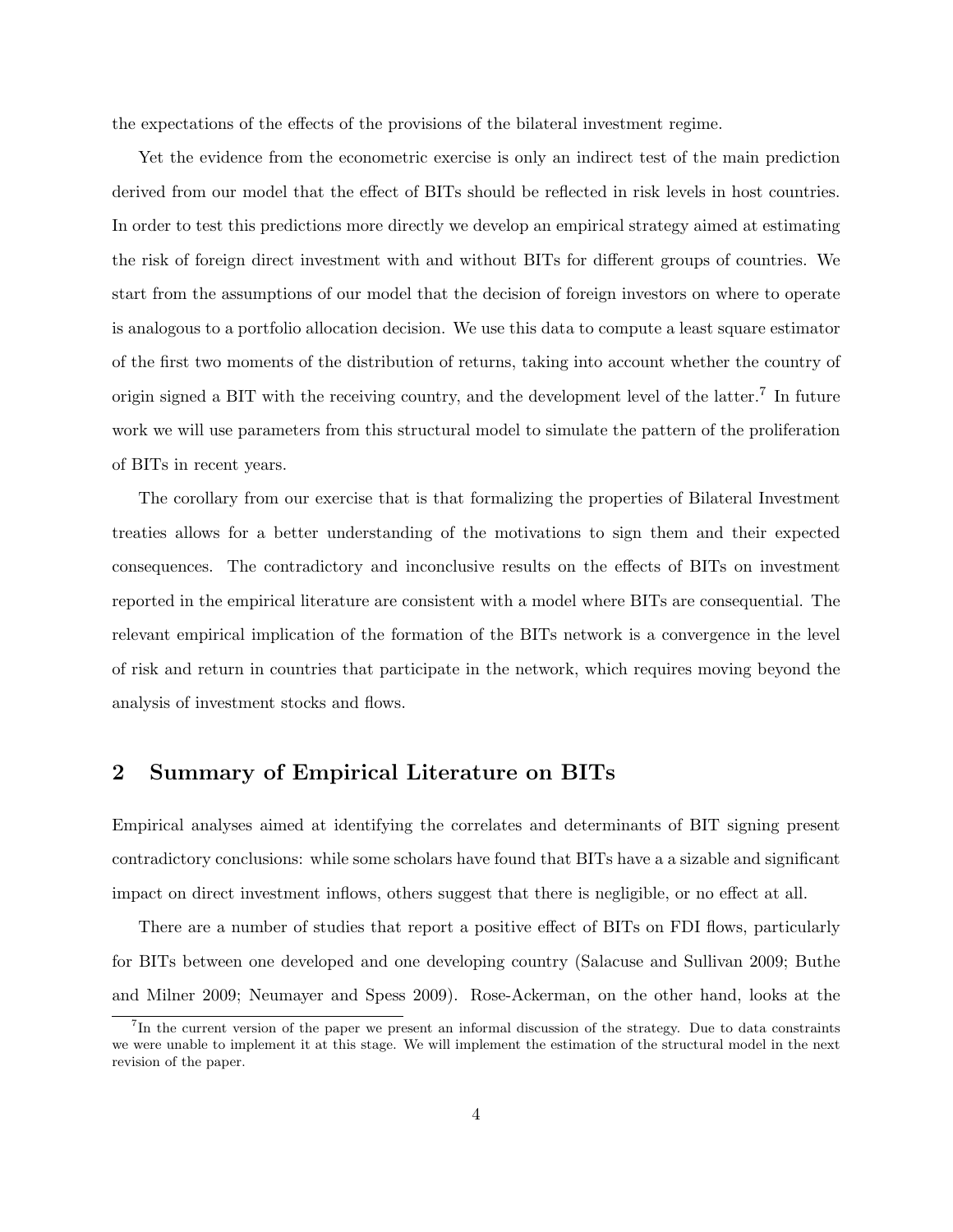effect of the global coverage of BITs on investment flows to developing countries: she finds that the relationship is not linear, with FDI inflows increasing at a decreasing marginal rate (Tobin & Rose-Ackerman 2006; Rose-Ackerman 2009). Egger and Pfafermayer (2004, 2009) find that the positive effect on outward FDI stocks from OECD countries of signing a BIT becomes stronger after the agreement is ratified.

The results seem to vary widely with the sample chosen for the analysis: while an earlier study by UNCTAD (1998) reports that the number of ratified BITs do not lead to higher inflows, Hallward-Driemeyer (2003; 2009) finds no significant effects when using data on outflows from 20 OECD countries to 31 developing countries. Yackee (2009) and Tobin & Rose-Ackerman (2005) also find little evidence of an effect of BITs on flows. Swenson (2009) and Aisbett (2009) raise endogeneity and selection concerns. Swenson, for instance, argues that BITs are defensive in nature; they help foreign affiliates already operating in the host. Hence BITs should correlate positively with prior investment activity; controlling for this he finds a positive association between BITs and investment.

There is also a large controversy on whether BITs complement the effect of a favorable regulatory environment or act as substitutes for low quality institutions. The findings in the literature are also mixed: Rose-Ackerman (2009) and Hallward-Driemeyer (2003) report findings where BITs seem to reinforce the effect of domestic institutions, while Neumayer and Spess suggest that investment agreements substitute for the existence of weak enforcement and low quality institutional practices.

In the end, it is plausible that the contradictory findings are a function of the sample (country, sector and temporal coverage), operationalization and transformation of variables (flows, stocks; dyadic or aggregate), and modeling choices. Yet it is also plausible that the studies are looking at the wrong functional relationship between BITs and the allocation of FDI that would follow from their argument. All studies explicitly or implicitly assume that BITs either reinforce the domestic regulatory environment in favor of foreign investors, or signal that the country is open to foreign business.<sup>8</sup> Yet none of the studies tests the predictions directly and look at FDI flows (or stocks) instead. While the modeling choice is sensible given data constraints, the threat of omitted confounders looms large. In the ensuing sections we present a formalization of the argument based

<sup>8</sup>Buthe and Milner (2009) argue that BITs are a commitment device that locks in the favorable regime offered to investors.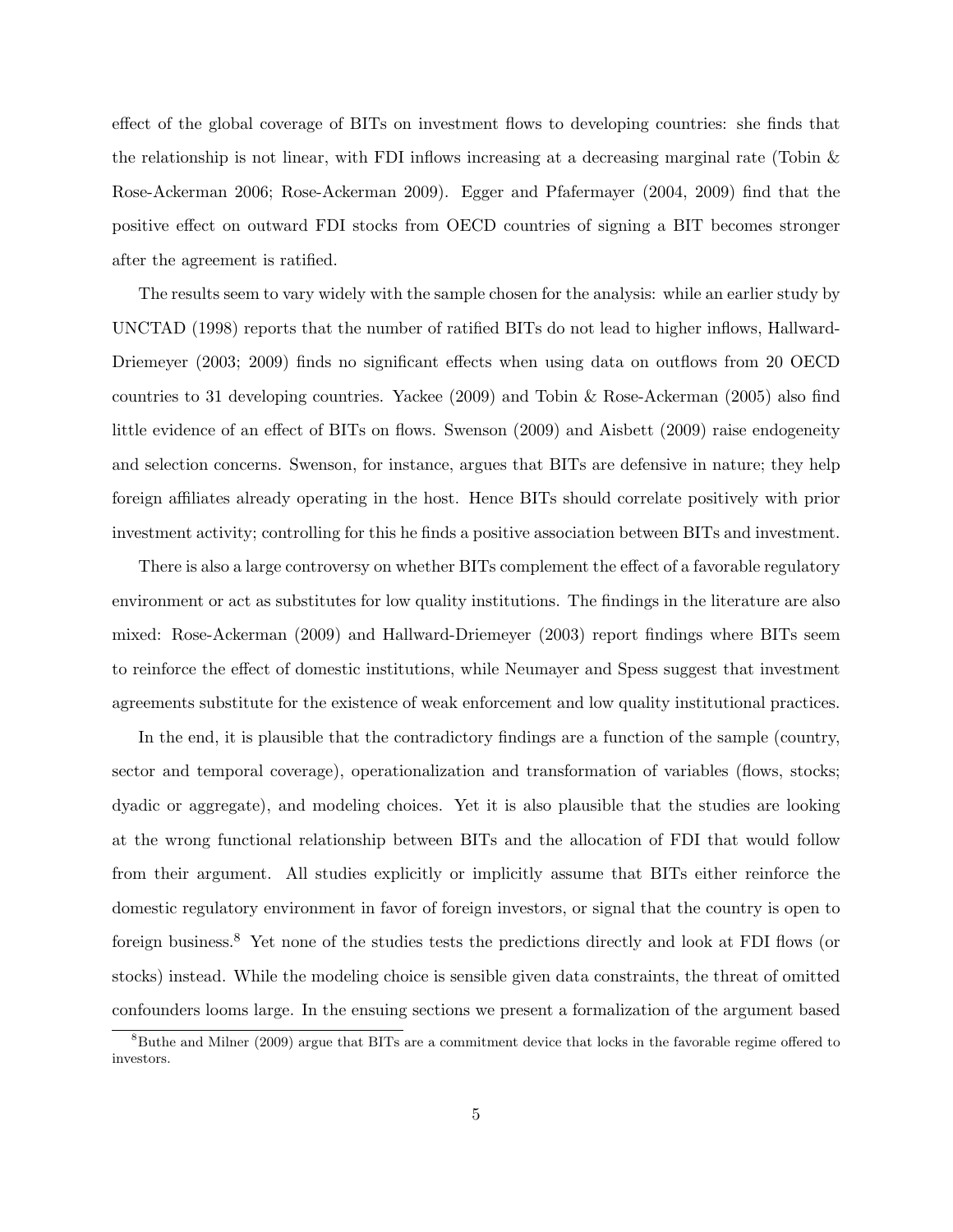on those assumptions that allows us to derive predictions on how signing BITs affects risk and return. The exercise would also allow us to better derive the expected effect of BITs on the allocation of FDI which could help reconcile the contradictory results in the empirical literature, and point to alternative avenues for estimating the effects of BITs on FDI and the activity of MNCs.

### 3 Modeling BITs

We model the interaction of governments as a network formation process where nodes (countries) choose which arcs to add (treaties to sign). Following the extant theoretical and empirical literature on FDI our model assumes that investors prefer higher rates of return, and that investing abroad involves higher costs and higher risks than investing at home. Hence investors' decisions on how to allocate their investments should be the outcome of a mean-variance optimization problem. Governments, in turn, internalize the utility of investors, workers and the expected spillover effects from inward investment. Governments are in competition for a fixed supply of domestic and foreign investment.<sup>9</sup> We model the main provisions of BITs as an enforcement technology that reduces costs and risk of investing in a host country. In anarchy arbitration is not a perfect enforcement mechanism; it constrains host government by creating reputation effects, hence increasing the costs of opportunistic behavior. These assumptions should be uncontroversial since are explicitly or implicitly present in the research on this subject.

We start with the description of a model intended to capture how countries allocate their investment abroad, continue with a presentation of the estimation technique to fit the parameters resulting from actual FDI figures, and conclude with an overview of the network formation game that makes use of the above.

 $9$ Theoretical and empirical models of competition explicitly or implicitly make this assumption. See Elkins et al. 2006; Guzman 2009.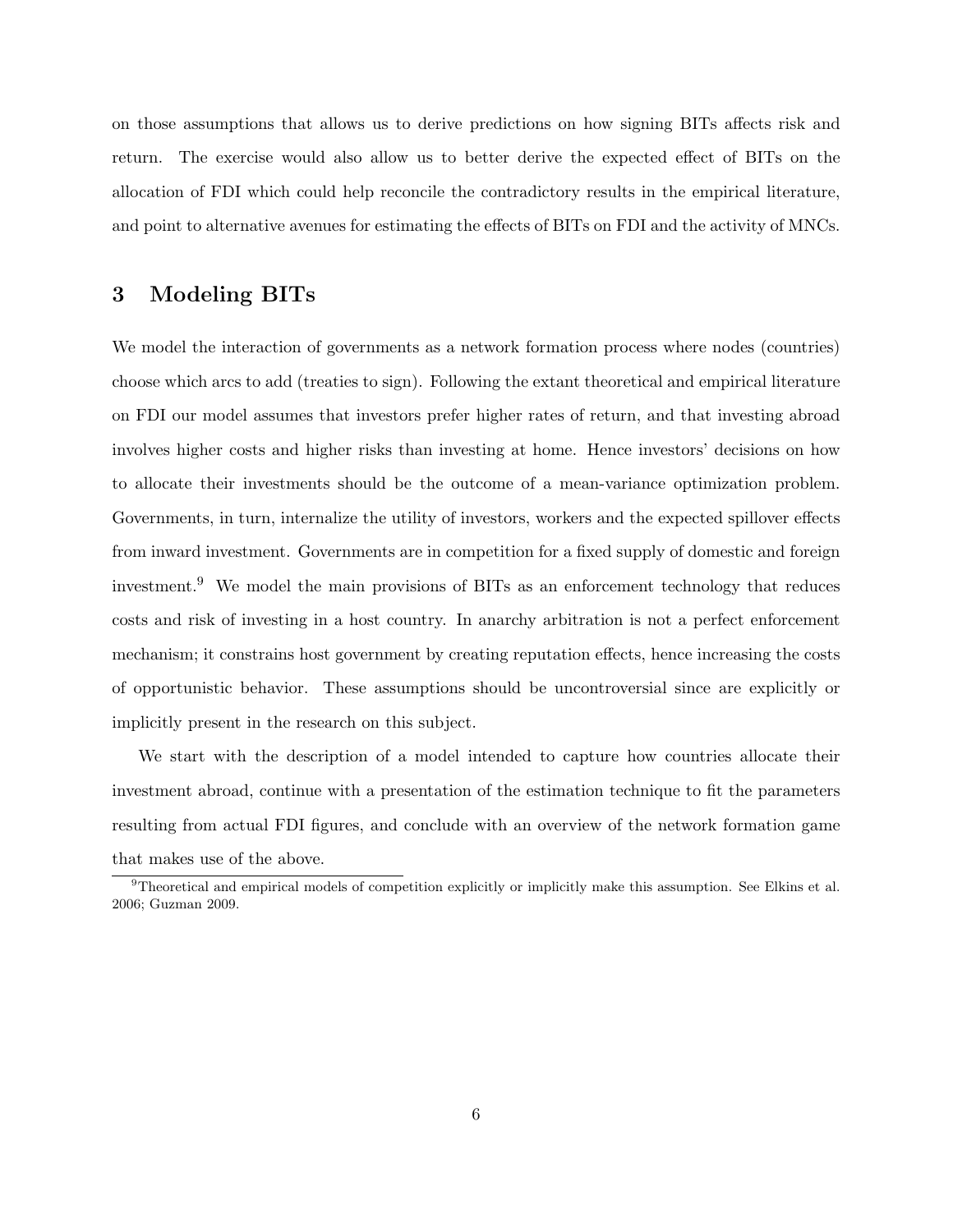#### 3.1 A Portfolio Optimization Model

First, we discuss the second stage game that determines how countries invest assuming that some BITs are already signed among them.<sup>10</sup>

Countries attract capital by offering investment opportunities to investors from other countries. As with most investments, returns are not guaranteed. They can be represented by random variables whose statistics depend on the characteristics of the host country and its relationship with the investor, including whether they had signed a BIT or not.<sup>11</sup> We base our model in the hypothesis that a country seeks to invest its total capital destined to FDIs distributing it among other countries using a portfolio optimization approach.<sup>12</sup>

Under this hypothesis, a country forms beliefs about the distribution of returns when investing in each other country, and optimizes the mean-variance of the return of the portfolio. The portfolio allocation problem can be solved numerically easily because it can be formulated as a quadratic optimization problem with linear constraints. To build the model we assume that countries have an underlying return that depends on the country's development level. Indeed, we let  $\mu_d$  and  $\mu_q$ be the expected returns corresponding to whether the country is developed  $(d)$  or developing  $(g)$ , respectively, and we let  $\sigma_d^2$  and  $\sigma_g^2$  be the corresponding variances. Furthermore, we postulate that signing a BIT affects these parameters by adding a possibly negative shock on the variance and a possible positive shock on the return. We denote these shocks by  $\Delta_d^{\mu}$ ,  $\Delta_g^{\mu}$ ,  $\Delta_d^{\sigma^2}$  $\frac{\sigma^2}{d}$ , and  $\Delta_g^{\sigma^2}$ . Putting all together, a country i that invests in a country j with development level  $a \in \{d, g\}$  faces

$$
R_i = \begin{cases} X_i & \text{with probability } 1 - p_i \\ -1 & \text{with probability } p_i \end{cases}
$$

 $10$ Later on, we will present a simulation model that uses the framework of this section to study how BITs are signed.

<sup>&</sup>lt;sup>11</sup>As an example, we can represent the investment return by a random variable given by

where  $X_i$  is the random return if things go as planned when investing in country i, and  $p_i$  is the political risk that represents a risk of expropriation in which case all the investment is lost. Here,  $p_i$  will vary depending on whether the investor and country i have a BIT in effect because of the clauses of the treaty. After some algebra  $E(R_i) = E(X_i) - p_i(E(X_i) + 1)$  and  $V(R_i) = (1 - p_i)(V(X_i) + p_i(E(X_i) + 1)^2)$ .

 $12$ In practice, investors may be companies and institutions in the country and not the country itself. Nevertheless, heterogeneity among investors makes the outcome of this approach similar to the situation if we had considered the individual investors.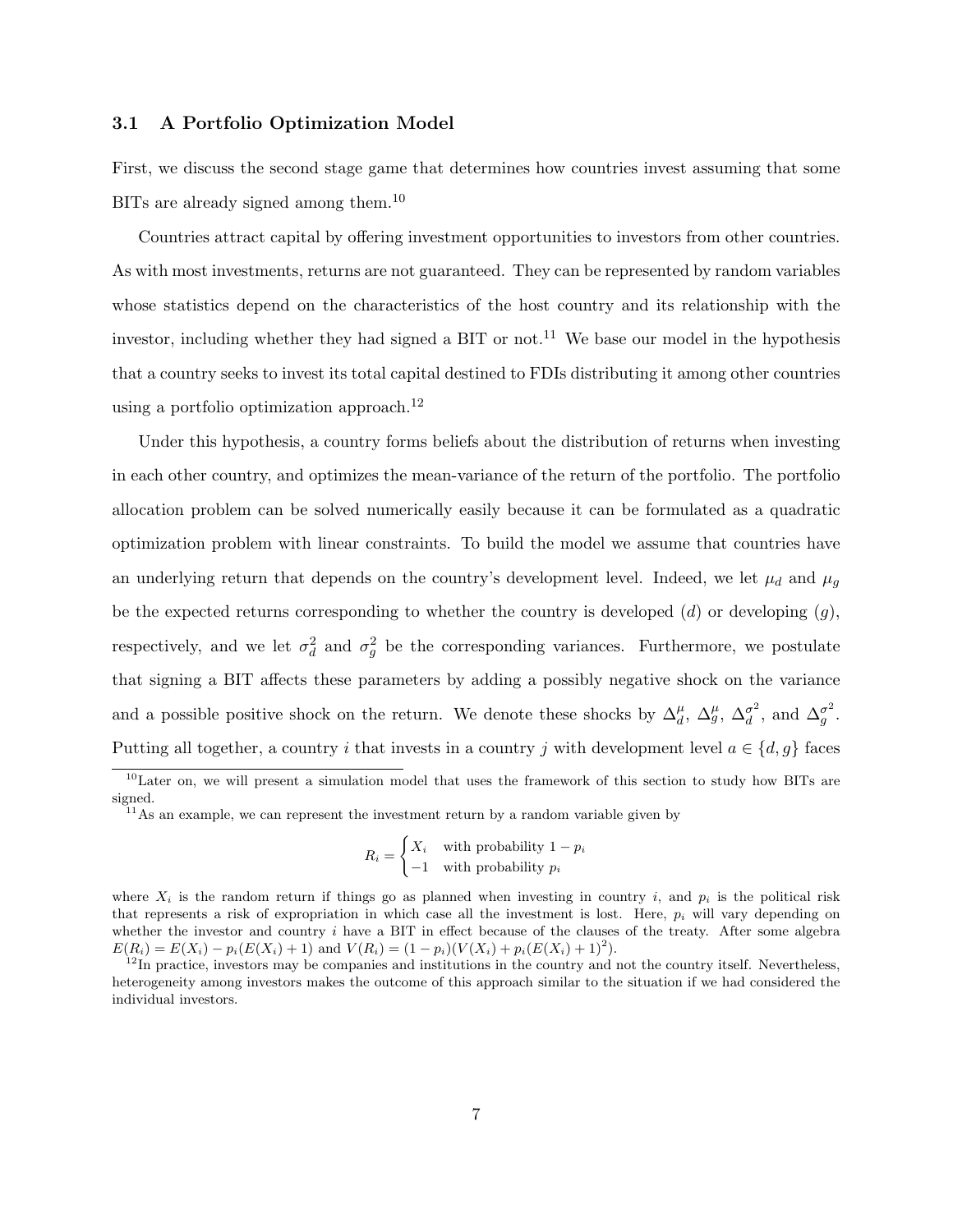stochastic returns whose first two moments are respectively

$$
\mu_a + BIT_{ij}\Delta_a^{\mu}
$$
 and  $\sigma_a^2 + BIT_{ij}\Delta_a^{\sigma^2}$ ,

where  $BIT_{ij}$  is a dummy variable that represents whether the two countries have signed a BIT that is in effect.<sup>13</sup>

For simplicity of notation, we encode all the statistics of returns in vectors. The resulting expectations from the point of view of country i are denoted by  $\vec{\mu}_i$ , and the variances by  $\vec{\sigma}_i^2$ . The country has to decide what proportion  $w_{ij}$  of its capital destined to foreign investment is going to be allocated to country j. We refer to the full vector of allocations for country i as  $w_i$ .

In summary, denoting the risk-aversion parameter by  $q \geq 0$  (which for now we assume homogeneous across countries), country  $i$  has to solve the following optimization problem:

$$
\text{maximize } \vec{\mu}_i^T w_i - \frac{1}{2} q w_i^T \Sigma w_i \tag{1}
$$

$$
subject to \mathbb{T}^T w_i = 1,\tag{2}
$$

$$
0 \le w_i \le \mathbb{I}.\tag{3}
$$

Here,  $\Sigma$  is the square covariance matrix and I is the vector of all ones. We make the assumption that returns are independent for different countries, which makes  $\Sigma$  to be zero off the diagonal and equal to  $\vec{\sigma}_i^2$  along it.<sup>14</sup> Since we do not have data for the amount that a country invests in itself, we decided against including that decision in our model.<sup>15</sup>

<sup>&</sup>lt;sup>13</sup>For tractability reasons, we created the portfolio optimization model in such a way that investment decisions of one country do generate externalities on other countries. The externalities of signing BITs are captured by the shocks to the expectations and standard deviations of returns. This simplification allows us to directly optimize Problem (??)-(??), instead of having had to consider a game to forecast the investment decisions.

 $14$ This assumption is not central to the model, but simplifies the estimation because we need to estimate a constant number of parameters instead of a number that depends on the number of countries. Nevertheless, more complicated models with a constant number of parameters that allow for correlation among returns are also possible.

<sup>&</sup>lt;sup>15</sup>Adding domestic investment would have allowed us to incorporate benefits to the host country arising from employment, technological spillovers, tax receipts and other social gains when foreign capital is invested in the country. The model, though, would not have changed structurally.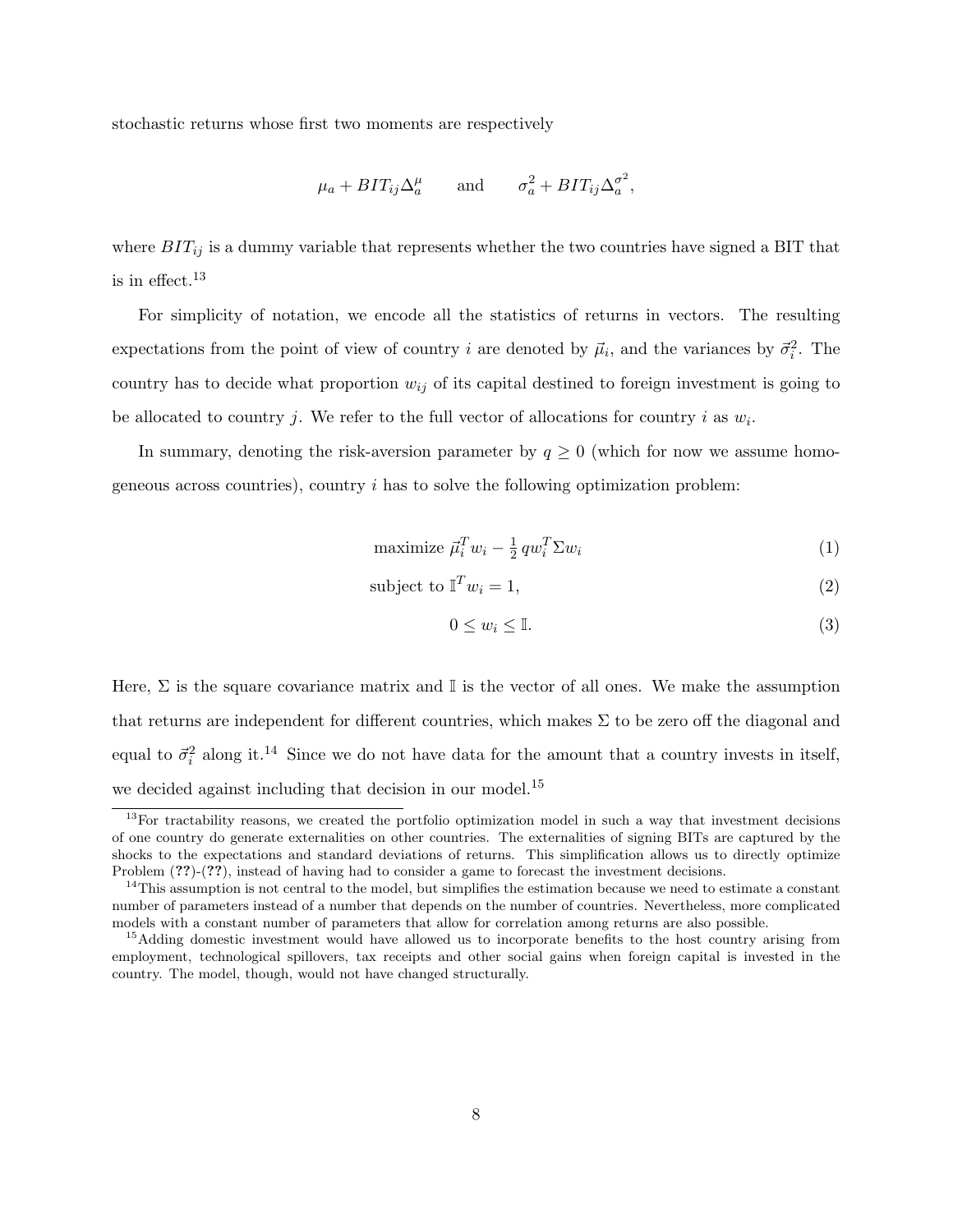#### 3.2 A Simulation Model for BIT Signatures

Using various parameters, which can be estimated as discussed in Section  $\gamma$ , a country i that is considering signing a BIT with country  $j$  can forecast the economic benefit of signing the treaty. Because at a first stage we do not model the costs that countries incur when signing BITs, if the shocks to the expectation and standard deviation turn out to be positive and negative respectively, it is always beneficial to sign a BIT; otherwise, it is never beneficial.

Using this framework, we simulate the *network formation game* where countries are represented by nodes, and BITs by arcs in the network. It is expected that the equilibrium of this game is that all BITs are signed between each dyad of countries; the interesting aspect to study are the transient states leading to equilibrium and compare them to actual BIT data that we have collected.

The modeling decision we need to make is how to select candidates to sign BITs. For a country chosen at random, one could randomize among those counterpart countries that offer largest welfare gains if they were to sign a treaty. Since this process is simulated and, hence, has random elements, we cannot expect the network to look exactly like the one we observe in reality. Instead, we can look at structural properties of the network and validate that they match. Some examples are clustering coefficient, diameter, and density (Bonomo et al. 2010).<sup>16</sup>

An central observation from this modeling strategy is that even if BITs are consequential, i.e., if they affect the mean or the variance to the return to investment, we would still expect that the effect of signing a BIT on the allocation of investment across countries will dissipate over time. This dissipation occurs because as more countries sign more BITs the change they impose to (??), whichever it is, is made uniform across all countries in the portfolio.<sup>17</sup> This is a key insight that we explore empirically in section ??.

<sup>&</sup>lt;sup>16</sup>Bonomo et al. show that a random network growth model of BIT signing offers an excellent fit with the observed evolution of the network. They propose a generalized preferential attachment growth model for the BIT network, where countries are divided into two groups (developed and developing). At an early stage the likelihood of signing a BIT with a country is a function of the difference in the level of development (where developed countries sign agreements with developing countries) and proportional to the number of BITs signed by that country in prior years. At a later stage preferential attachment is relaxed and countries are allowed to randomly choose their counterparts. This simple model of network growth accurately reproduces the evolution of the BIT network (Bonomo et al. 2010, 3666-71).

<sup>&</sup>lt;sup>17</sup>Actually, the effect does not disappear completely because the variance term is quadratic and hence does not sum up to a constant. In addition, there is heterogeneity between the developed and developing countries.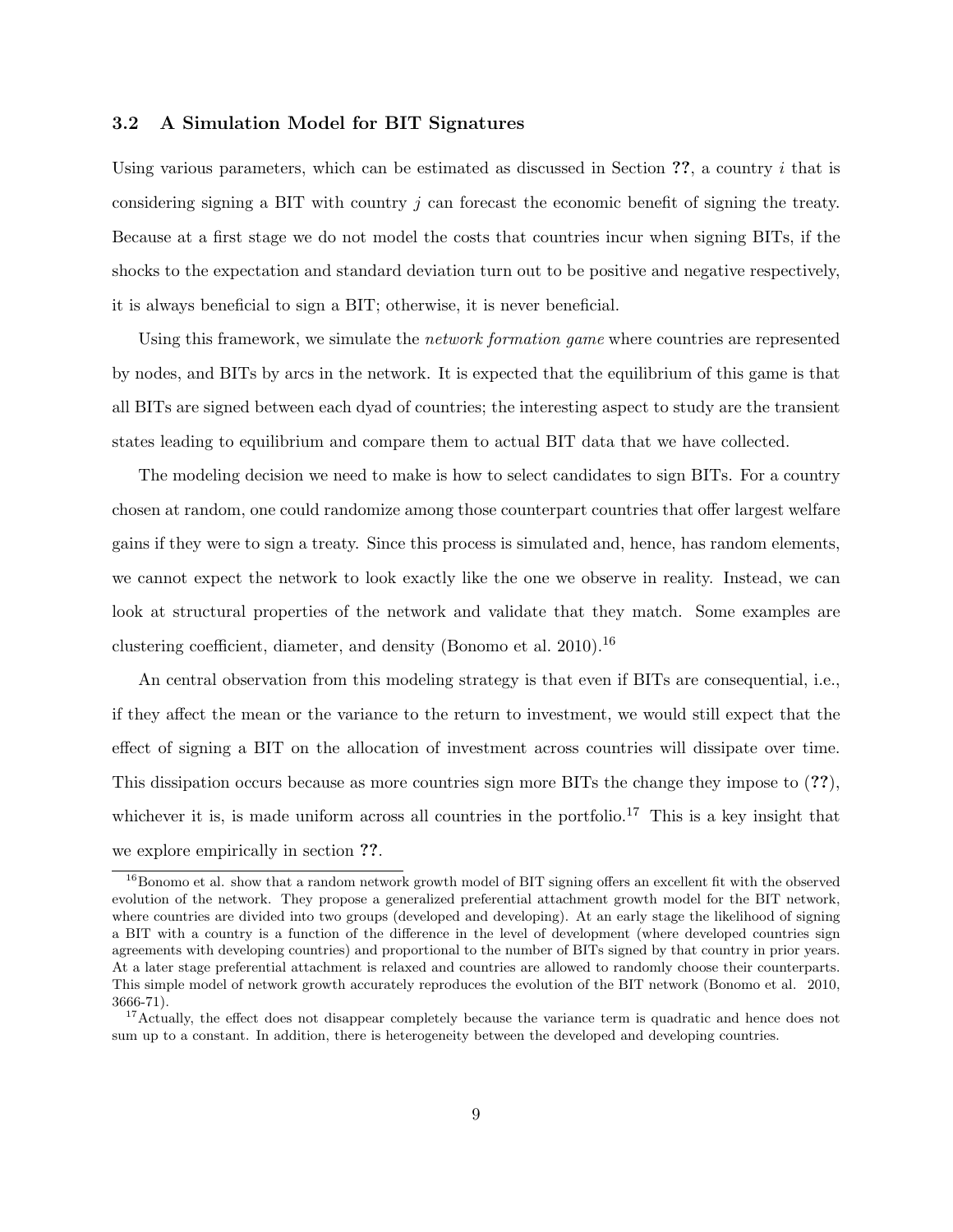#### 4 Empirics

It is plausible that signing BITs preserves the allocation of investment, or that given the signatory parties' characteristic signing is defensive, as proposed by Swenson (2009). That does not mean that BITs have no effect; on the contrary the proliferation of BITs would reduce risk. But risk cannot be observed directly. In the ensuing sections we present an empirical strategy that aims at capturing the interaction between governments and investors in the BIT network formation game. We analyze whether the effect of the allocation of investment as a function of BITs decays over time, as would be predicted from the model.

In Section ?? we showed that under our model of network formation based on standard portfolio allocation conditions all dyads would have an incentive to sign those bilateral agreements that would result in increased returns and reduced risk to investors. This would result in lower risk levels in all countries participating in the network, and under most circumstances no change in the allocation of the portfolio of investment. The model assumes that there are no costs or delays to signing agreements. Yet we know that there are costs to signing agreements, diplomatic and political, and usually delays in their implementation. As a result international agreements are usually signed and ratified sequentially. Hence, a host country could see its risk fall when signing and implementing a BIT with an investment exporting country. This results in a competitive edge over other potential hosts which leads to a reallocation of investment in its favor. As those competitors sign and implement investment agreements with the home government reducing their own risk levels, the competitive edge enjoyed by the first government would dissipate. Moreover, the increase in investment activity in the host could lead to higher competition and hence lower net benefits, further reducing the positive effect of BITs over time. In this section we move to test this hypothesis. If this conjecture is right, we would be able to reconcile the contradictory findings in the empirical on the effects of BITs on investment flows.

In order to estimate this hypothesis we collected data of US outward direct investment for the period 1970-2006. Bilateral direct investment data sources for most countries and year are unreliable and notoriously spotty. Additionally, estimating the effect of BITs on panels consisting of directed dyads over time is plagued with technical problems, since the data is usually clustered within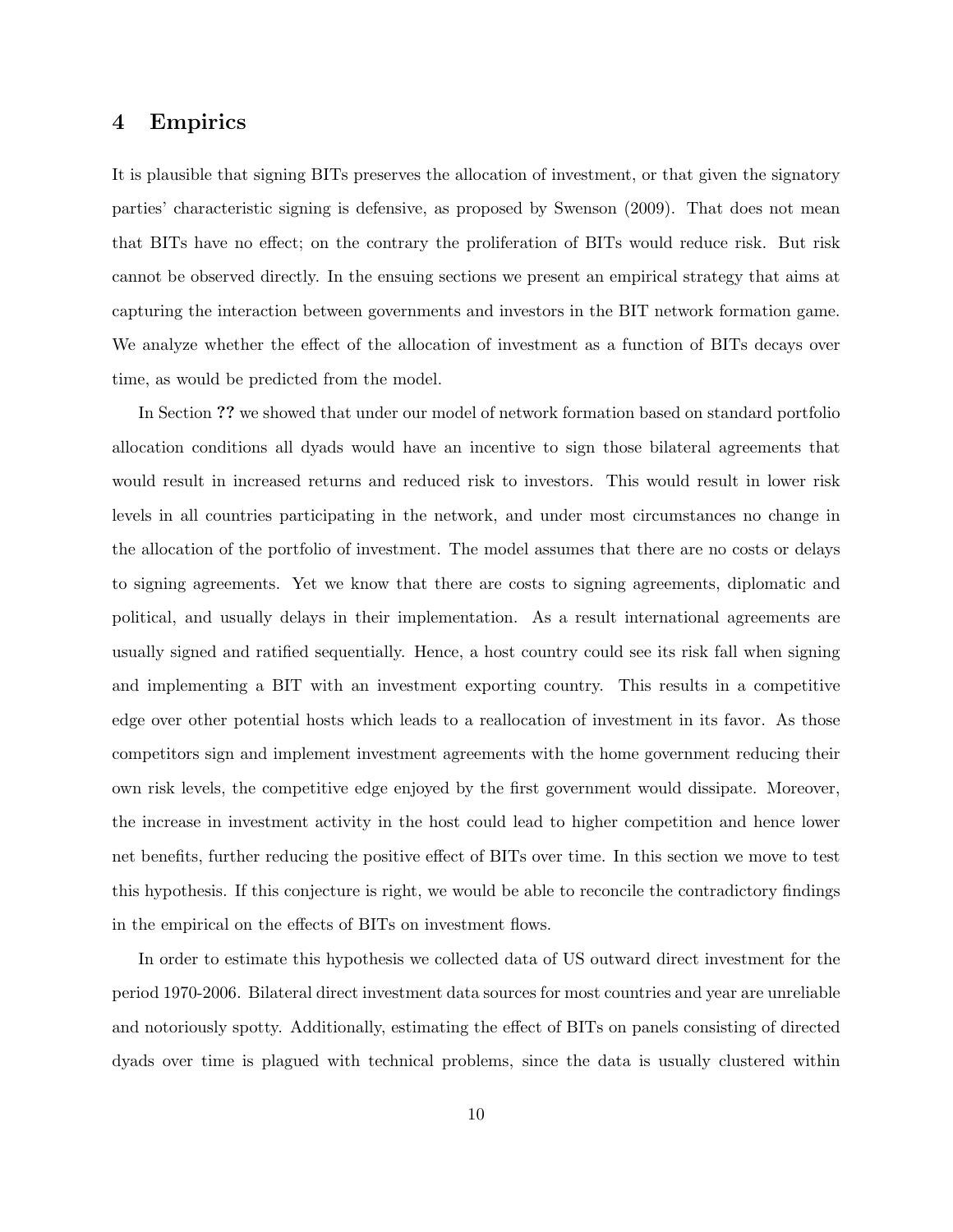dyads, within source and host countries and within years. We chose to estimate the relationship for a unique source country, the US. Limiting our analysis to US outward investment has several advantages: first, we are able to validate the data reported by UNCTAD and OECD with the more reliable data on MNC activity maintained by the  $BEA$ <sup>18</sup> Additionally, looking at a unique source country eliminates one layer of heterogeneity in the data (including differences in reporting standards), allowing us to better model the error structure by clustering on the host.<sup>19</sup> Tables ?? and ?? present the list of BITs and PTAs, respectively, signed by the US.

[Tables ?? and ?? about here]

The dependent variable in this model is the natural log of the difference in outward FDI stocks reported by US MNCs. Given our assumption that the allocation of investment around the world is analogous to allocating a portolio of capital we chose to investment from a unique source country rather than flows (from individual or multiple countries) or ratios, the alternative operationalization of the dependent variable in the empirical literature on the effects of BITs. We adopted a logarithmic transformation to adjust for the skewed distribution of the FDI.Our empirical strategy is based on the estimation of the following model:

$$
\ln(FDI)_{i,t} = \beta_0 + \beta_1 \ln(FDI)_{i,t-1} + \beta_2 \, BIT_{ij} + X_i \xi + \sigma_t + \alpha_i + \varepsilon_{it}, \tag{4}
$$

where  $\xi$  is a vector of regression coefficients,  $X_i$  is a vector of k control variables,  $BIT_{it}$  is an indicator variable for country/years when a BIT with the US is in effect.<sup>20</sup> Some countries do not need BITs to guarantee investment risk;  $\alpha_i$  is a unit specific disturbance aimed at capturing these country specific characteristics. More secure investment and better conditions could lead to more foreign investment over time, which is captured by time controls. $^{21}$ 

The results of the estimation are presented in Table ??. The controls run in the expected <sup>18</sup>We thank Srividya Jandhyala, Vit Henisz and Ed Mansfield for sharing the UNCTAD-OECD bilateral FDI data. We also thank Clint Peinhardt and Todd Allee for sharing their BIT data.

<sup>&</sup>lt;sup>19</sup>On the technical issues arising in classical econometric models in the presence of errors clustered by units, dyads and time see Erikson et al. 2010, 2014.

 $^{20}$ While entering into a BIT could have legally binding effects on the signatory parties under international law, these effects tend to be limited particularly in countries that require a legislative approval process of international agreements. It is only after ratification that the main provisions of investor protection and arbitration would become effective.

 $21$ Errors are clustered on countries. Alternatively we estimate a random effects models.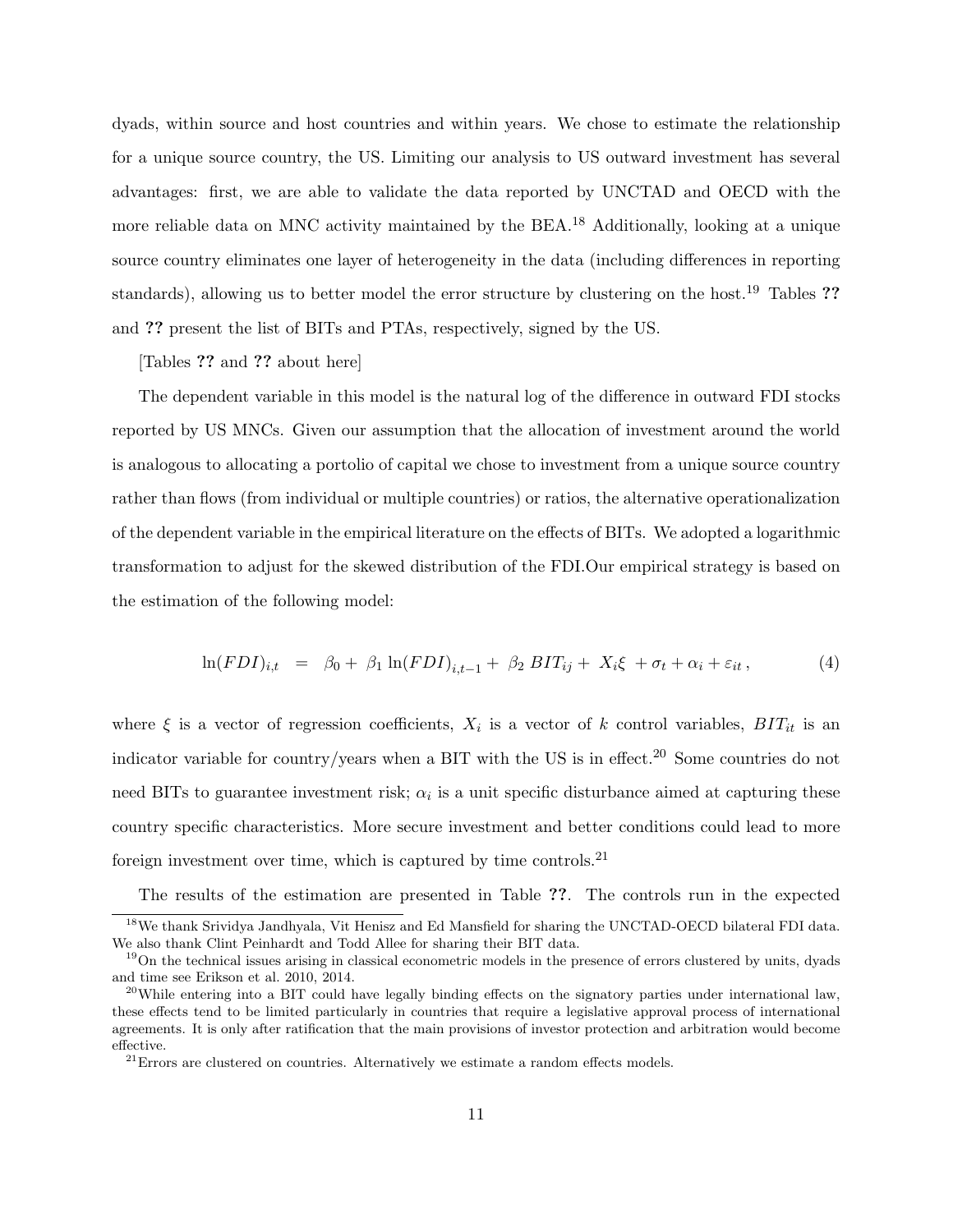direction: countries that are more open to trade, larger, and more developed tend to receive more US FDI. US MNC activity is greater in countries that are contiguous to the US (Mexico and Canada) and speak English.<sup>22</sup>

The second and third columns contain estimates of the effect of years under a ratified BIT. The coefficient on ratified BIT suggests that the effect is sizable and significant. Yet adding year controls, in the reported case decade dummies, reduces the effect in substantive and statistical significance. Time seems to be doing most of the action: US (and world) outward FDI has increased dramatically since the 1980s; this coincides with the start of the US BIT signing activity. Moreover, UNCTAD reports that more countries have adopted pro-investor regulatory policies in the same period, raising concerns of spurious correlation. Indeed, looking at the world as a whole, Figure ?? shows a peak in the number of signatures of new BITs in the late 1990s and the whole curve resembles closely that of average FDI activity in the world. This pattern is apparent in Figures ?? and ?? that plots the US outward FDI stock to countries in the Upper-middle and Lower-middle income groups, and the cumulative number of BITs signed.<sup>23</sup> It is not clear which is a consequence of each other or whether the two are a consequence of yet another variable, as for example economic activity in the world, that could affect both of these variables.

#### Figure ?? about here

Adding temporal dummies reduces the size and significance level of BITs on outward US investment. These results are similar to those reported in the literature. Note, however, that the coefficient captures the average estimated effect for all country/years under a ratified BITs. It is plausible that the effect dissipates once other actors internalize the incentives created by the signing and ratification of the BIT by a dyad. In order to estimate these temporal effects we fit additional models identifying four-, five- and ten-year intervals since the BIT is in effect.<sup>24</sup> The results suggest

<sup>&</sup>lt;sup>22</sup>Note that in the random effects models, and in OLS models with errors corrected for panel effects, distance enters with a positive sign and never reaches conventional significance level. We are able to retrieve a negative and significant coefficient on distance, as would be expected in the gravity setup, when other controls are removed from the model. Contiguity and language remain significant after controlling for PTAs.

<sup>&</sup>lt;sup>23</sup>The US has signed most BITs with countries in these two income groups. Similar patterns are observe for the other two income groups as classified by the World Bank: High and Low.

 $^{24}$ Using a year count interacted with the year under a ratified BIT we obtain the following results: year enters positively, which captures the increase in FDI since the mid-1980s. The coefficient on the ratified BIT dummy is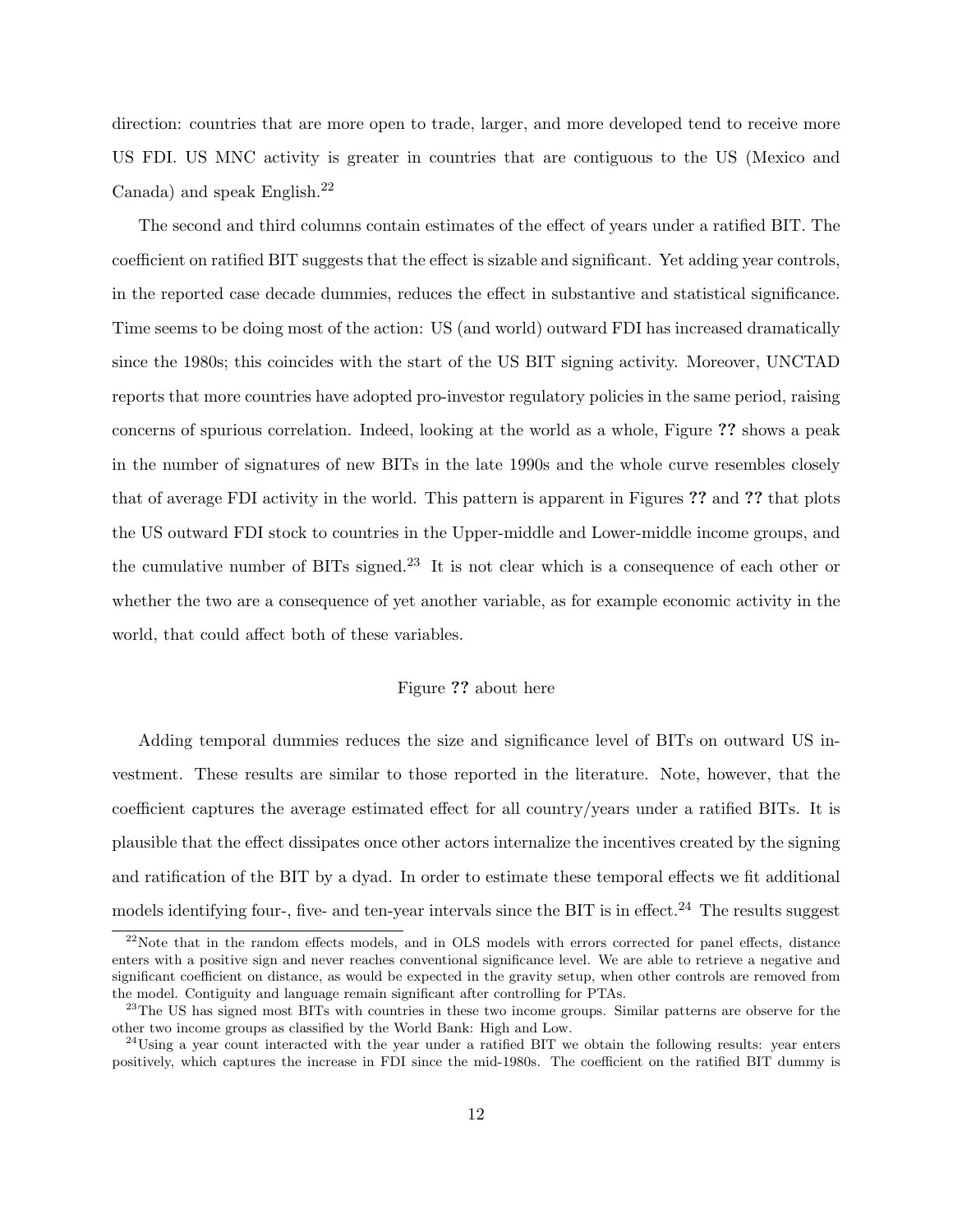that the effect of BIT ratification on US investment flows is stronger in the intervals closest to the agreement's entry in effect, and the effect dissipates over time.<sup>25</sup>

[Table ?? about here]

In sum, the evidence from the statistical analysis suggests that the effect of BITs is not stable, as would be predicted by the portfolio allocation model of the network formation game introduced in Section ??. Yet given the properties of the investment regimes we would need to explore the effect BITs on the return to investment or the risk faced by investors, two outcomes that are very difficult to observe when dealing with investment under control. We could explore the first effect by regressing a coarse proxy of return -namely the income reported by the affiliates of US MNCs over the stock invested in that country- on the existence of a BIT in the country of the affiliate, and other controls.<sup>26</sup> We also test whether being under a ratified BIT has any effect on risk, by regressing an index of investment risk, on a dummy variable that measures the existence of a ratified BIT.<sup>27</sup>

[Tables ?? and ?? about here]

Tables ?? and ?? reproduce the results from this exercise. The tables show that there is no positive association between country-years under BITs and the return to investment.<sup>28</sup> Yet the

positive and significant, and the interaction term between BIT and time enters the regression negatively, in line with the findings reported in table ??. These models are available from the authors upon request.

<sup>&</sup>lt;sup>25</sup>In additional models we analyze the effect of PTAs signed by the US which include investment protection chapters similar to those in the US model BIT. Being under a PTA has a positive effect on US investment under some specifications but not others; yet the addition of these variables to the econometric models does not affect the estimated effect of a ratified BIT in substantive or statistical terms. The US has signed preferential trade agreements with the following countries: Canada and Mexico (NAFTA, in effect since 1994); Costa Rica, Guatemala, Honduras, El Salvador, Nicaragua and the Dominican Republic (CAFTA-DR, signed in 2004, with effective dates that vary for each party depending on their ratification); Peru (2006, in effect since 2009); Chile (2003, ratified in 2004); Morocco (signed in 2004, ratified in 2006); Oman (signed in 2006; ratified in 2009); Singapore (signed in 2003; ratified in 2004); and Australia (signed in 2004; ratified in 2005). The following PTAs have not entered into effect as on August 2010: Colombia (signed in 2006); Panama (signed in 2007); and South Korea (signed in 2007). The US has also entered into PTAs with no investment protection with three Middle Eastern countries: Jordan (signed in 2000, in effect since 2001); Israel (signed in 1985 and ratified in 1995); and Bahrain (signed in 2004 and ratified in 2006; contains protection provisions for financial invest only). See Table ??

 $^{26}$ The income data is from the Bureau of Economic Analysis, U.S. Direct Investment Abroad, Direct Investment Income Without Current-Cost Adjustment. Income is presented net of U.S. and foreign withholding taxes.

<sup>&</sup>lt;sup>27</sup>The risk index is the investment component of the International Country Risk Guide. Its subcomponents include: i) Contract Viability/Expropriation; ii) Profits Repatriation; and iii) Payment Delays. Higher values are associate with lower risk.

<sup>&</sup>lt;sup>28</sup>Note, however, that the income reported active affiliates of US MNCs is far from the best proxy of the underlying return concept on which our model is based. Moreover, there is an built-in selection bias since the reported income is only for affiliates which are already conducting business in the host country. The pattern of missing values in the BEA income data is not random given the suppression of data to avoid disclosure of individual companies.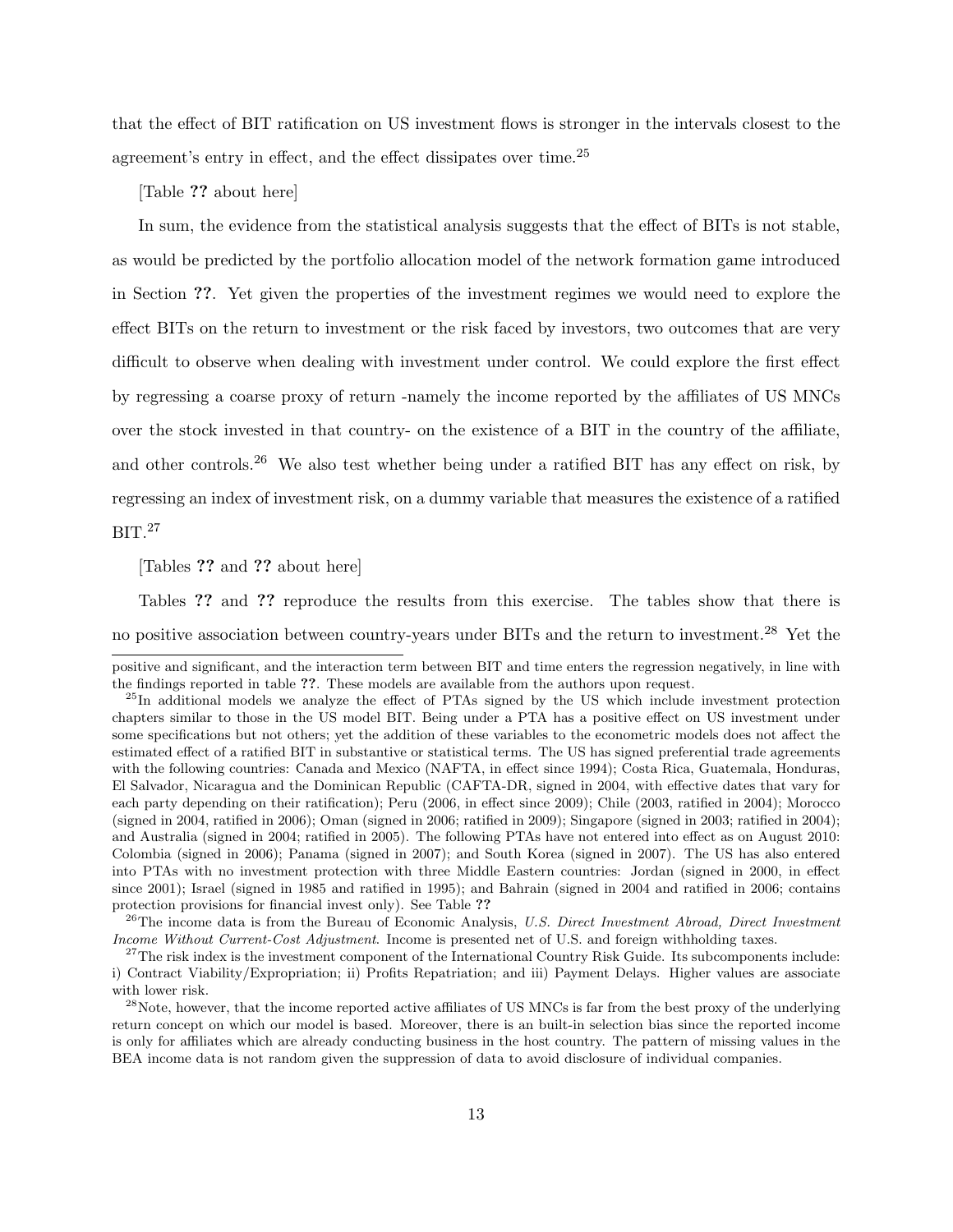results reproduced in Table ?? do suggest that ratified BITs are positive and statistically significant associate with a more favorable investment environment in host countries. The within unit fixed effect specification suggests that countries that sign and ratify a BIT with the US have lower investment risk. But just like the association between BITs and flows, we find the the relationship is stronger in the first decade after the BIT has been ratified and is in effect. Altogether the results suggest that BITs have a temporary effect on the allocation of investment, and that the effect is likely to be driven by a reduction in the risk environment faced by investors in the host, but not on the expected returns in those countries. It should be noted, however, that the aggregate measure of risk does not exactly match the concept on which our model is built which should be bilateral, and hence harder to observe. In the next section we present an empirical strategy aimed to estimating directly the effect of BITs on risk that would be predicted from the model. The structural estimation allows us to retrieve the underlying variance on the return to investment from the observed pattern of allocation of the home country investment portfolio once we fixed the expected return to that investment.

#### 4.1 Parameter Estimation using the Portfolio Model

In the portfolio model of Section ??, we do not explicitly model the process by which countries acquire their beliefs on the statistics of returns to investments from other home countries in other home countries, recognizing that they are extremely hard to obtain. Instead, we will make use of the FDI data to develop a structural estimation model that can be used to find estimates for the expectation and variance of returns. To achieve that goal, we collected a database of bilateral FDI for all countries available in the period 1970-2006 and all the existing BITs with the dates when they were signed and ratified. This database includes the stock of capital that a country i has invested in each other country. Using that data, we computed vectors  $w_i^t$  that measure investments as a fraction of the total capital for country  $i$  in year  $t$ .

Since we have assumed that countries allocate money using the portfolio approach described in Section ??, we can use the observed data to construct an estimator for the statistics of returns between countries. To do so, we compare the observed fractions to the fractions derived from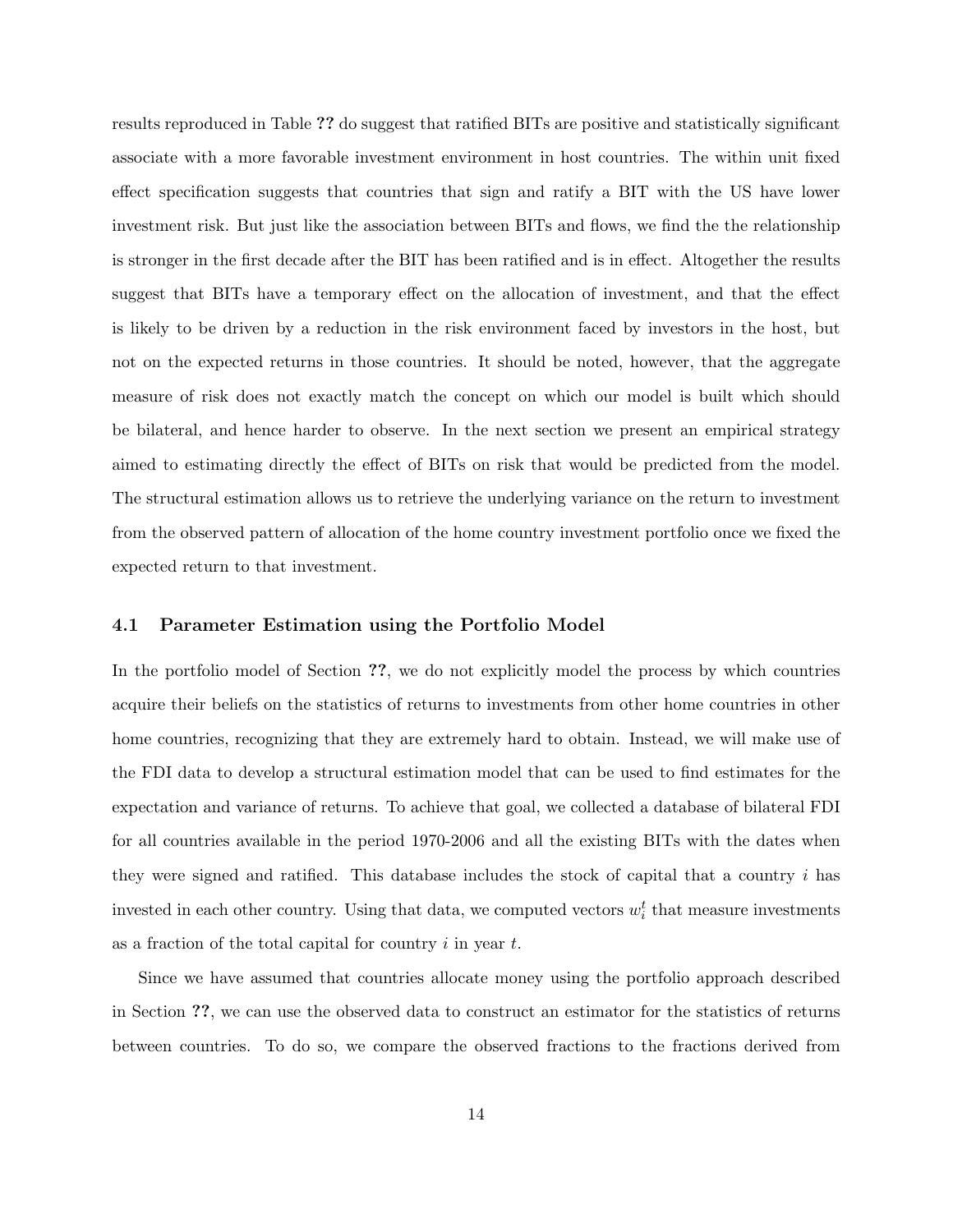Problem (??)-(??). Referring to an optimal solution to that problem by

$$
w(BITs^t, \mu_d, \mu_g, \sigma_d^2, \sigma_g^2, \Delta_d^{\mu}, \Delta_g^{\mu}, \Delta_d^{\sigma^2}, \Delta_g^{\sigma^2}, q),
$$

we can fit the parameters by minimizing the sum of the squares of the Euclidean distance between the observed and predicted vectors:<sup>29</sup>

$$
\sum_{i,t}||w_i^t - w(BITs^t, \mu_d, \mu_g, \sigma_d^2, \sigma_g^2, \Delta_d^{\mu}, \Delta_g^{\mu}, \Delta_d^{\sigma^2}, \Delta_g^{\sigma^2}, q)||_2^2\,.
$$

Notice that this goodness-of-fit function cannot detect the value of  $q$  from the various values corresponding to variances because both are multiplied together for all countries. Nevertheless, since all variances are multiplied by the same constant, our estimates are enough to draw conclusions on the relative changes between the different variances in the presence or absence of BITs.

To develop a test for the estimators we proposed, we perform Monte Carlo simulation to generate random data and evaluate their statistical properties. We consider an incumbent country and for a set of countries and a range of years, we randomly sign BITs between the incumbent and the other countries. Furthermore, we also assign those countries to the developed or developing world. With that structure of a world, we set the 'real' expectation and variance of returns to be

$$
E(R_i^y) = \beta_0^e + \beta_{\text{BIT}}^e \text{BIT}_i^y + \beta_{\text{DEV}}^e \text{DEV}_i,
$$

and

$$
V(R_i^y) = \beta_0^v + \beta_{\rm BIT}^v \rm BIT_i^y + \beta_{\rm DEV}^v \rm DEV_i,
$$

where  $R_i^y$  $_i^y$  is the return of the incumbent country investing in country i in year y, BIT<sub>i</sub><sup>y</sup> is the indicator variable that country i signed a BIT at that time and  $DEV_i$  represents if the country is developed.

<sup>&</sup>lt;sup>29</sup>This is a modeling decision, we could have done the same with the FDI values instead of the corresponding fractions. In that case, the model would have given more weight to countries with more capital and dyads with larger investment.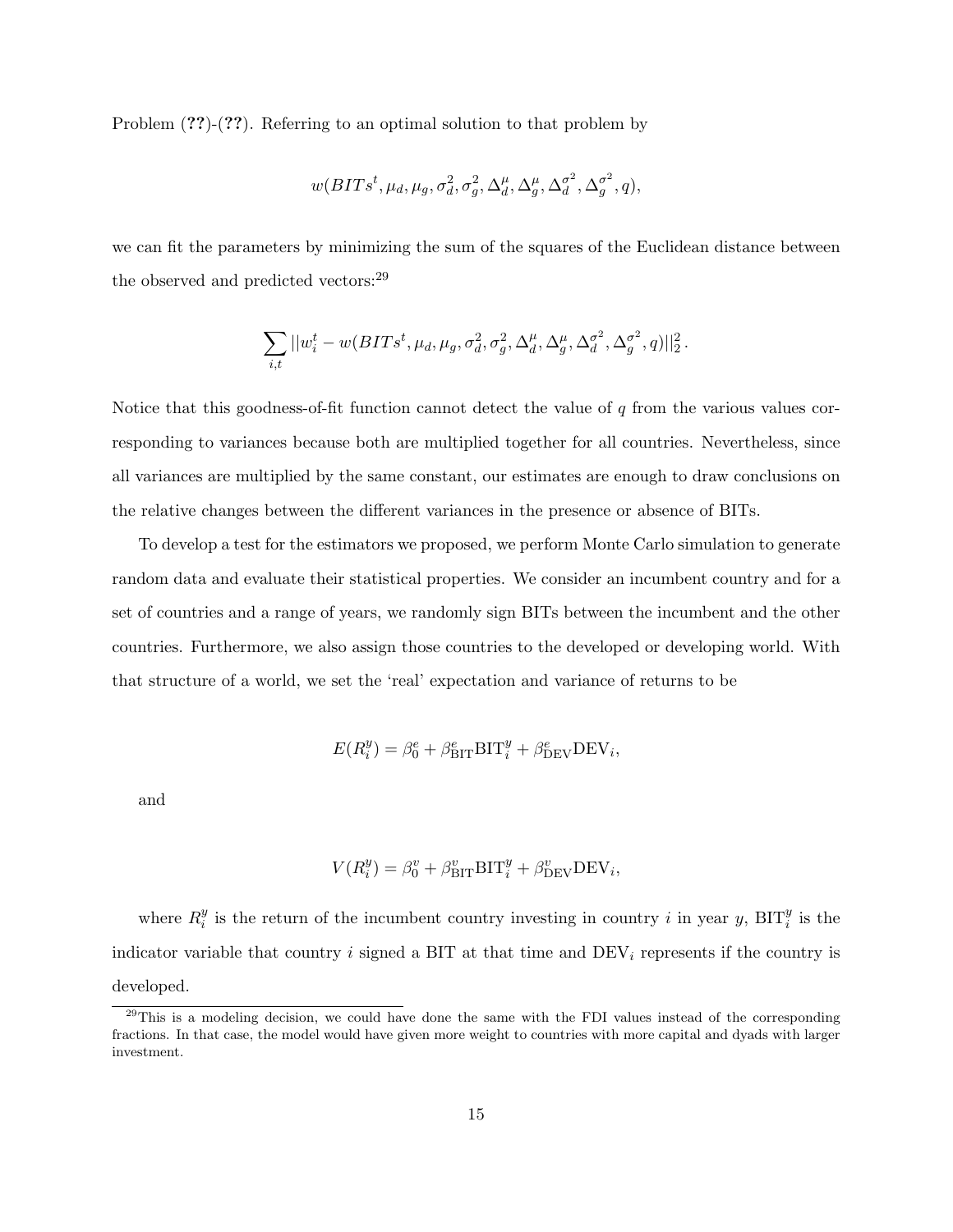Our approach consists in setting values for the betas, generating data consistent with those values, constructing estimates for the betas, and finally comparing the estimates to the 'real' values chosen first. To generate the sample, we take the expectation and variance of returns for each year, perturb them by adding Gaussian errors with a fixed variance, and find the optimal investments of the incumbent in the other countries for each year using the portfolio optimization approach described previously. This process gives us a sample of portfolios  $(p_i^y)$  $j_{i,y}^y$  where  $\sum_i p_i^y = 1$  that represent the 'observed' FDIs invested by the incumbent country in each of the other countries.

For each sample, we use the perturbed expectation and the observed portfolio to compute the values of  $\hat{\beta}_0^v$ ,  $\hat{\beta}_{\text{BIT}}^v$ , and  $\hat{\beta}_{\text{DEV}}^v$  using least squares. For instance, for each possible triplet of betas, we compute the corresponding portfolio allocation and evaluate the distance to the observed portfolio. Minimizing that objective function provides us with the estimators. We repeat this process for each of the generated samples to understand the statistics of the estimators. We ran simulations for various random experiments (different configurations of the world and different 'real' values for the betas) and found that the empirical expectations of the estimators agree with the values from where we started (see figure ??). All the empirical distributions seem reasonably normal, although some of them are slightly skewed.<sup>30</sup>

The previous simulations give us some confidence that if present in the data we should be able to retrieve the underlying risk level faced by US investors when a BIT is present and when it is not. Thus, in order to estimate whether the effect of BITs on risk runs in the direction expected by our model we fit the least squares estimator to the data: we have information on the observed portfolio allocation each year, the observed return (proxied by income), the level of development of the host country, and the presence of a ratified BIT in that country.

### 5 Conclusion

In this paper we develop a network formation game aimed at explaining the signing of BITs. The model incorporates the key insights from the theoretical and empirical literature on the proliferation

 $30\text{We}$  are still investigating the reasons of this. A possibility is that it has to do with the fact that variances can never be smaller than zero.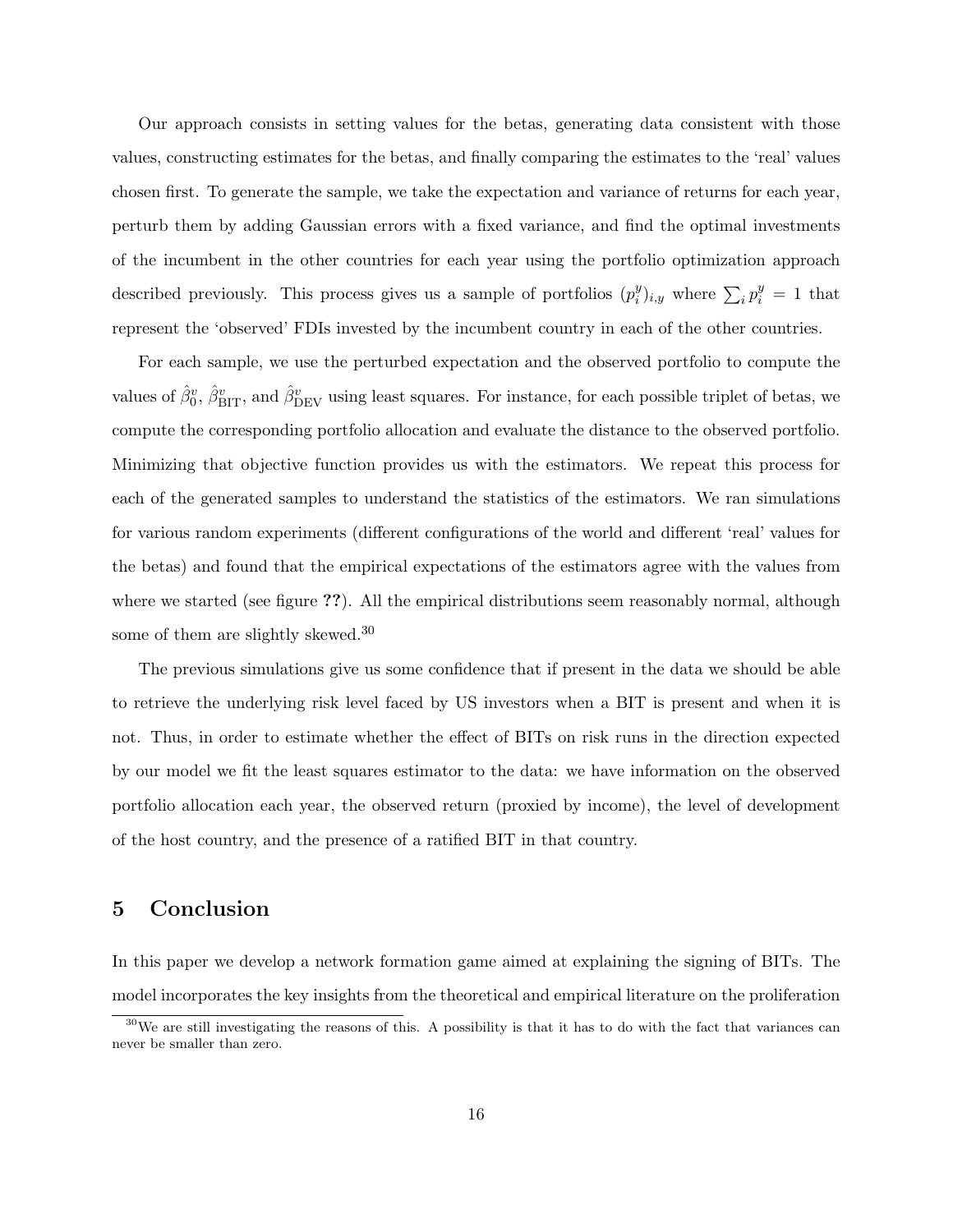of international investment agreements. In particular we assume that investors' decisions to be active abroad are driven by the expectation of receiving greater returns. Given the nature of FDI, the decision is also affected by risk levels in host countries. We explicitly model the main provisions of BITs as an enforcement technology that reduces (but does not eliminate) risk (the variance to investors' return), and has the potential to increase the expected return from doing business abroad. The interaction between governments is modeled as a network formation process where nodes (countries) choose which arcs to add (treaties to sign). In deciding which treaties to sign, governments also internalize the potential effects of inward investment on the return to domestic factors of production.

This setup allows us to derive a central corollary that helps explain the contradictory findings in the empirical literature on effect of BITs on investment flows (and even stocks). Signing and ratifying BITs is likely to increase the mean and reduce the variance of the return to investors from the counterpart in the agreement. It does not necessarily follow that the growth would result in a sharp and permanent reallocation of investment in the world. In equilibrium -when all the potentially beneficial agreements have been signed and the network reaches a level of saturationthe signing and ratification of BITs would be consistent with hardly any reallocation of investment capital across countries, particularly if BIT signing is defensive as proposed by a body of the literature. We would, however, expect some transitional changes in the allocation of capital in favor of countries that are BIT signatories in the transition to that stage, a prediction that seems to be borne out in statistical analyses of US outward FDI flows. We do expect BITs to have an effect on risk and return to foreign investors, which are hard to observe. Hence we develop an empirical strategy to estimate the effect of BITs on investment risk from a structural model of FDI allocation.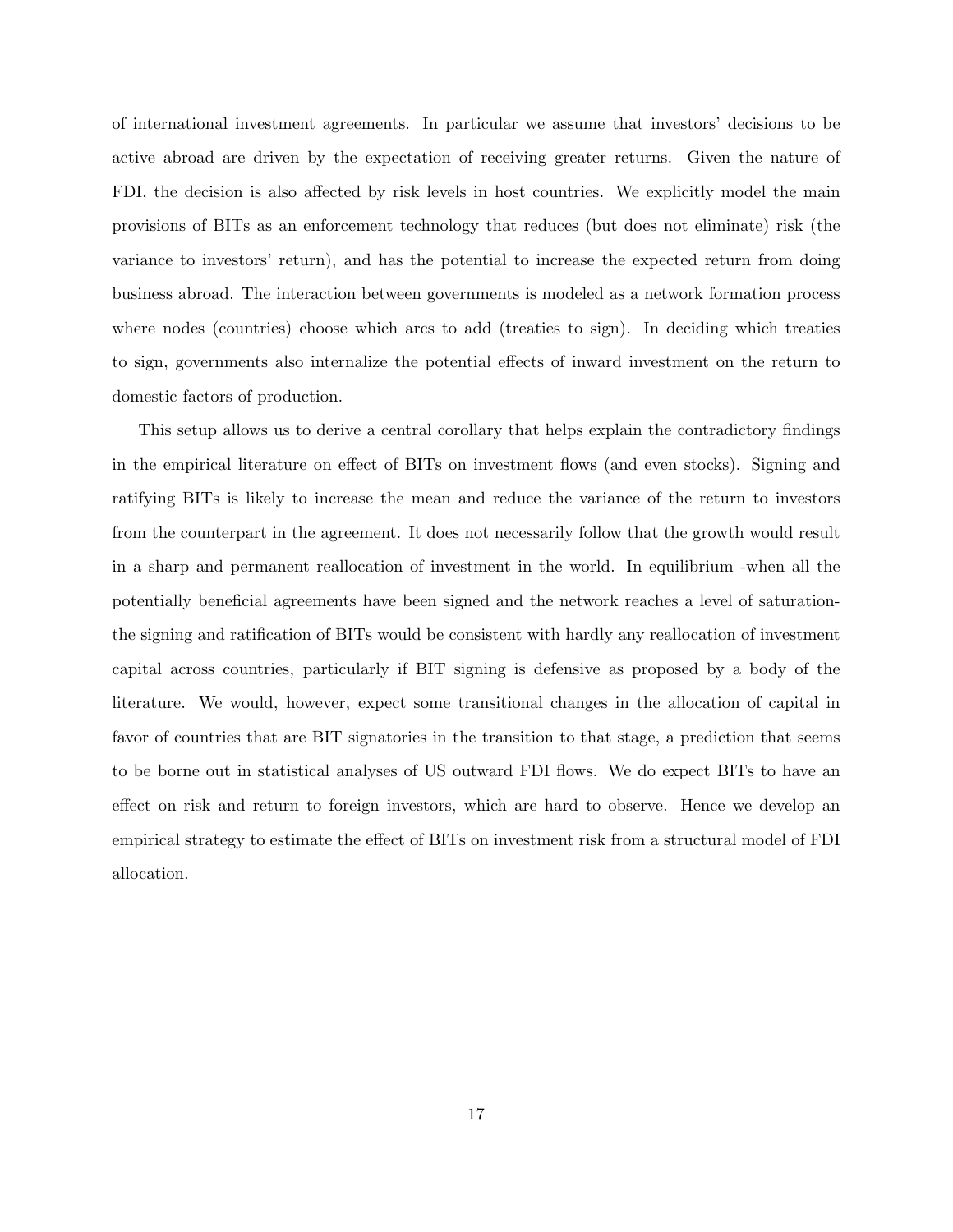

Figure 1: New treaties per year. The insets show cumulative numbers. Source: Bonomo et al. 2010.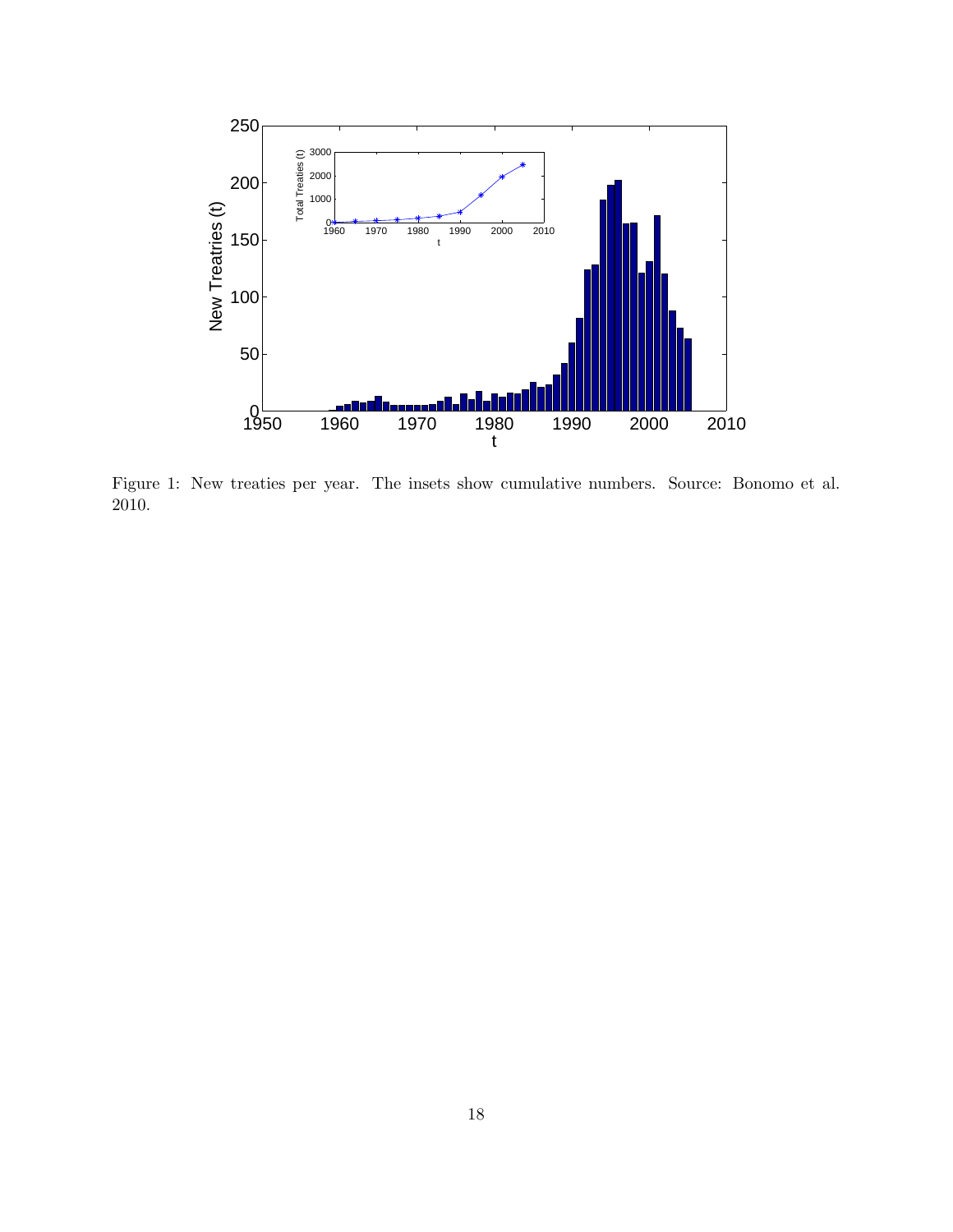

Figure 2: United States: Total BITs and FDI outward stock into High income countries



Figure 3: United States: Total BITs signed and mean FDI outward stock into Upper-middle income countries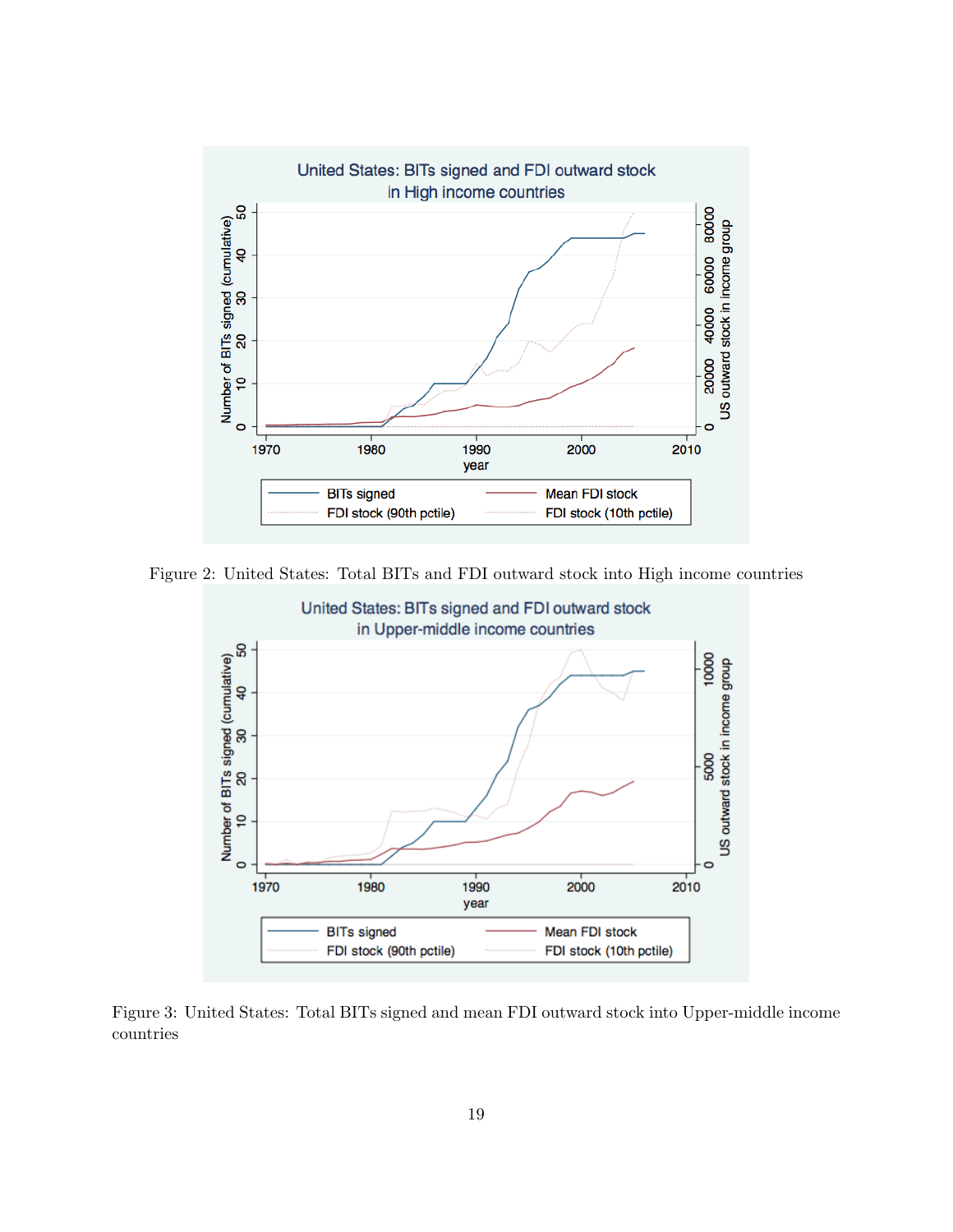

Figure 4: United States: Total BITs signed and mean FDI outward stock into Lower-middle income countries



Figure 5: United States: Total BITs and FDI outward stock into Low income countries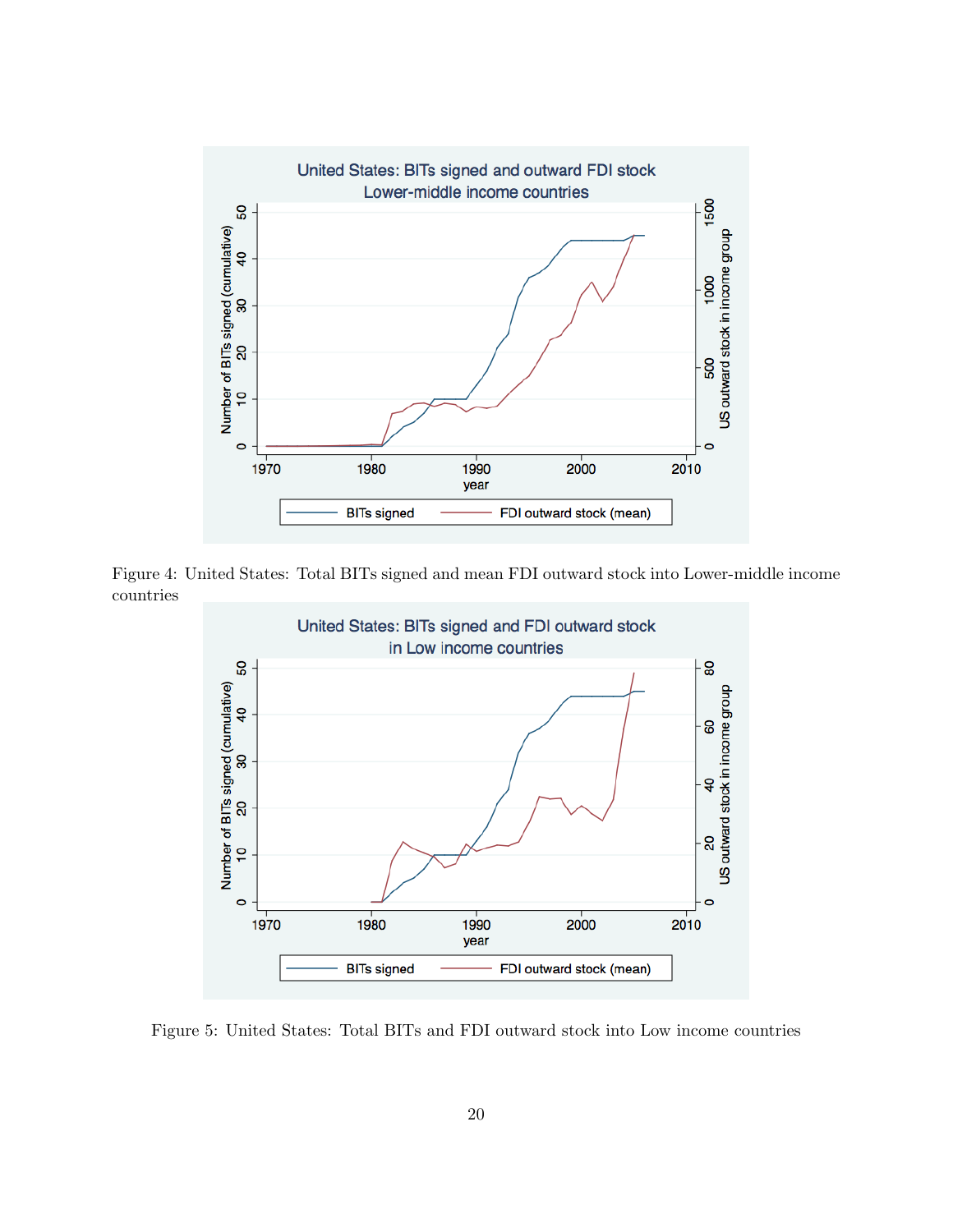

Figure 6: Distribution of errors of simulated parameters from Monte Carlo experiment

| True                           | Expect    | St. dev  |  |  |
|--------------------------------|-----------|----------|--|--|
| $+15.00$                       | $+14.783$ | $+0.477$ |  |  |
| $-3.00$                        | $-3.067$  | $+0.528$ |  |  |
| $+2.00$                        | $+2.034$  | $+0.564$ |  |  |
| $n=8$ , $t=21$ , sample=10,000 |           |          |  |  |

| $n = 0, v = 21, v,$     |  |
|-------------------------|--|
| Eucl. dist. $=0.229496$ |  |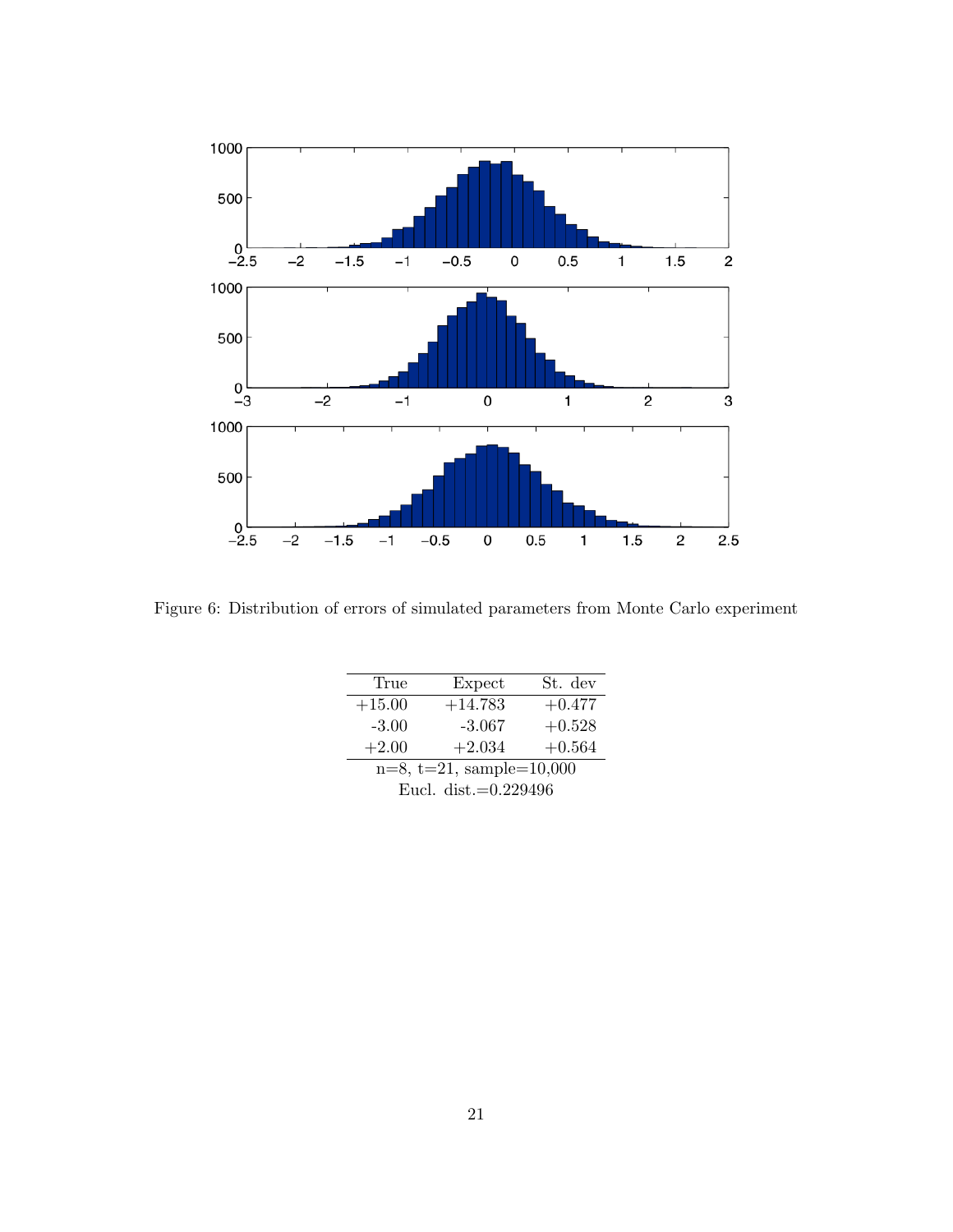| Country                 | Sign Date<br>Oct-1982 | Entry Date |
|-------------------------|-----------------------|------------|
| Panama                  |                       | May-1991   |
| Senegal                 | Dec-1983              | Oct-1990   |
| Haiti                   | Dec-1983              |            |
| Congo Dem               | Aug-1984              | Jul-1989   |
| Morocco                 | Jul-1985              | May-1991   |
| Turkey                  | Dec-1985              | May-1990   |
| Cameroon                | Feb-1986              | Apr-1989   |
| Bangladesh              | Mar-1986              | $Jul-1989$ |
| Egypt                   | Mar-1986              | Jun-1992   |
| Grenada                 | May-1986              | Mar-1989   |
| Congo                   | Feb-1990              | Aug-1994   |
| Poland                  | Mar-1990              | Aug-1994   |
| Tunisia                 | May-1990              | Feb-1993   |
| Sri Lanka               | Sep-1991              | May-1993   |
| Czech Republic          | Oct-1991              | Dec-1992   |
| Slovakia                | Oct-1991              | Dec-1992   |
| Argentina               | Nov-1991              | Oct-1994   |
| Kazakhstan              | May-1992              | $Jan-1994$ |
| Romania                 | May-1992              | $Jan-1994$ |
| Russian Federation      | Jun-1992              |            |
| Bulgaria                | Sep-1992              | Jun-1994   |
| Armenia                 | Sep-1992              | Mar-1996   |
| Kyrgyzstan              | $Jan-1993$            | $Jan-1994$ |
| Moldova                 | Apr-1993              | Nov-1994   |
| Ecuador                 | Aug-1993              | May-1997   |
| <b>Belarus</b>          | $Jan-1994$            |            |
| Jamaica                 | Feb-1994              | Mar-1997   |
| Ukraine                 | Mar-1994              | Nov-1996   |
| Georgia                 | Mar-1994              | Aug-1997   |
| Estonia                 | Apr-1994              | Feb-1997   |
| Trinidad & Tobago       | Sep-1994              | Dec-1996   |
| Mongolia                | Oct-1994              | $Jan-1997$ |
| Uzbekistan              | Dec-1994              |            |
| Latvia                  | $Jan-1995$            | Dec-1996   |
| Albania                 | $Jan-1995$            | $Jan-1998$ |
| Honduras                | Jul-1995              | Jul-2001   |
| Nicaragua               | Jul-1995              |            |
| Croatia                 | Jul-1996              | $Jun-2001$ |
| Jordan                  | Jul-1997              | $Jun-2003$ |
|                         |                       |            |
| Azerbaijan<br>Lithuania | Aug-1997              | Aug-2001   |
| Bolivia                 | $Jan-1998$            | Nov-2001   |
|                         | Apr-1998              | Jun-2001   |
| Mozambique              | Dec-1998              | $Mar-2005$ |
| El Salvador             | Mar-1999              |            |
| Bahrain                 | Sep-1999              | $May-2001$ |
| Uruguay                 | Nov-2005              | Nov-2006   |
| Rwanda                  | Feb-2008              | $Jan-2002$ |

Table 1: BITs signed by the US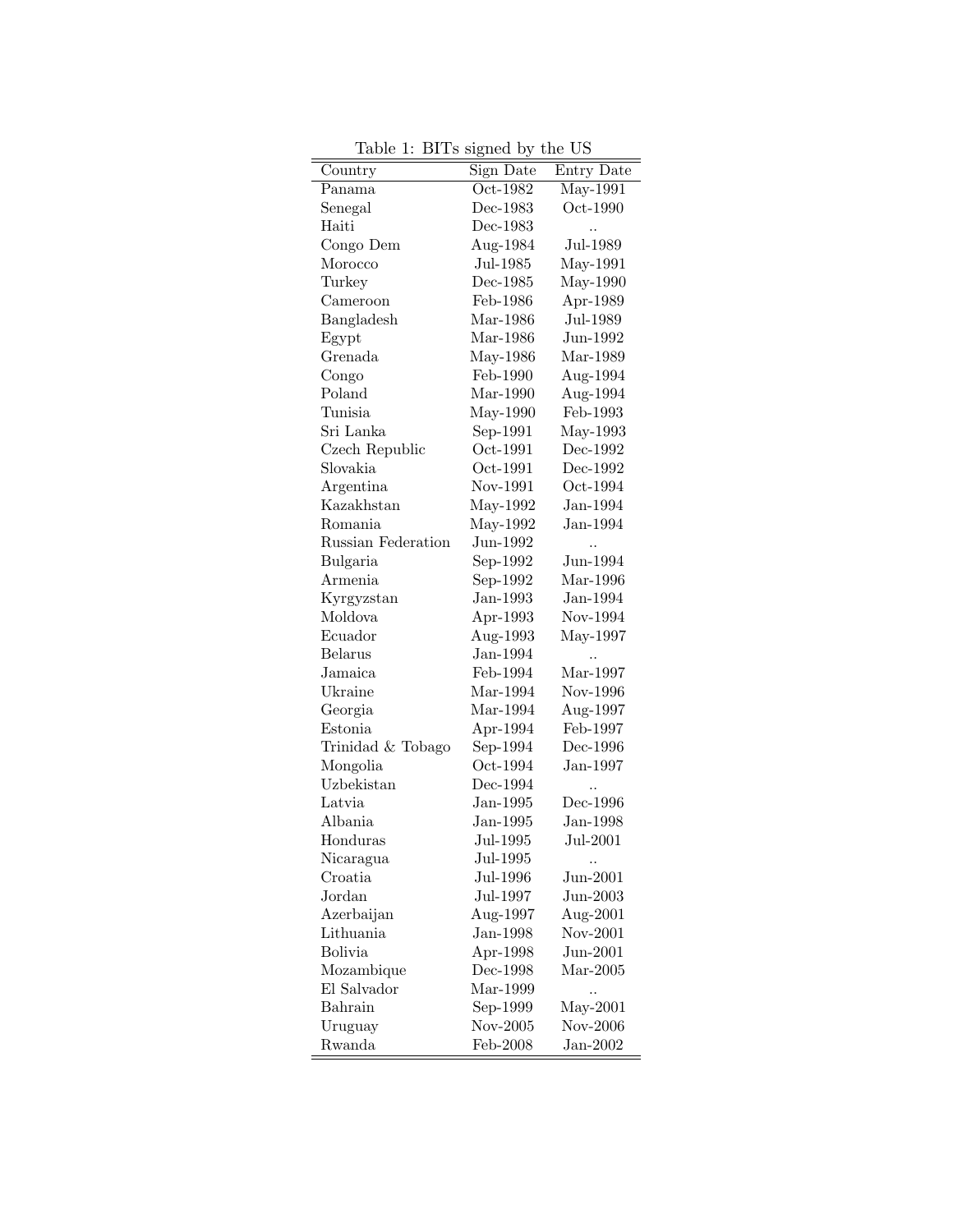| Partner country    | Sign date  | Entry date  | Type of PTA      | Investment           |
|--------------------|------------|-------------|------------------|----------------------|
|                    |            |             |                  | protection           |
| Israel             | Apr-1985   | $Jan-1995$  | <b>Bilateral</b> | No                   |
| Canada             | Dec-1993   | $Jan-1994$  | NAFTA            | $\operatorname{Yes}$ |
| Mexico             | Dec-1993   | $Jan-1994$  | <b>NAFTA</b>     | Yes                  |
| Jordan             | $Oct-2000$ | $Dec-2001$  | <b>Bilateral</b> | No                   |
| Singapore          | $May-2003$ | $Jan-2004$  | <b>Bilateral</b> | Yes                  |
| Chile              | $Jun-2003$ | $Jan-2004$  | Bilateral        | Yes                  |
| Australia          | $May-2004$ | $Jan-2005$  | <b>Bilateral</b> | Yes                  |
| El Salvador        | $May-2004$ | $Mar-2006$  | CAFTA-DR         | Yes                  |
| Honduras           | $May-2004$ | Apr-2006    | CAFTA-DR         | Yes                  |
| Nicaragua          | $May-2004$ | Apr-2006    | CAFTA-DR         | Yes                  |
| Guatemala          | $May-2004$ | Jul-2006    | CAFTA-DR         | Yes                  |
| Dominican Republic | $May-2004$ | $Mar-2007$  | CAFTA-DR         | Yes                  |
| Costa Rica         | $May-2004$ | $Jan-2009$  | CAFTA-DR         | Yes                  |
| Morocco            | Jun-2004   | $Jan-2006$  | <b>Bilateral</b> | Yes                  |
| Bahrain            | $Sep-2004$ | Aug- $2006$ | Bilateral        | $Yes^{\dagger}$      |
| Oman               | $Jan-2006$ | $Jan-2009$  | <b>Bilateral</b> | Yes                  |
| Peru               | Apr-2006   | Feb-2009    | <b>Bilateral</b> | Yes                  |
| Colombia           | Nov-2006   | $May-2012$  | <b>Bilateral</b> | Yes                  |
| Panama             | $Jun-2007$ | Oct-2012    | <b>Bilateral</b> | Yes                  |
| South Korea        | Jun-2007   | $Mar-2012$  | Bilateral        | Yes                  |

Table 2: PTAs signed by the US

† Protection for financial investment only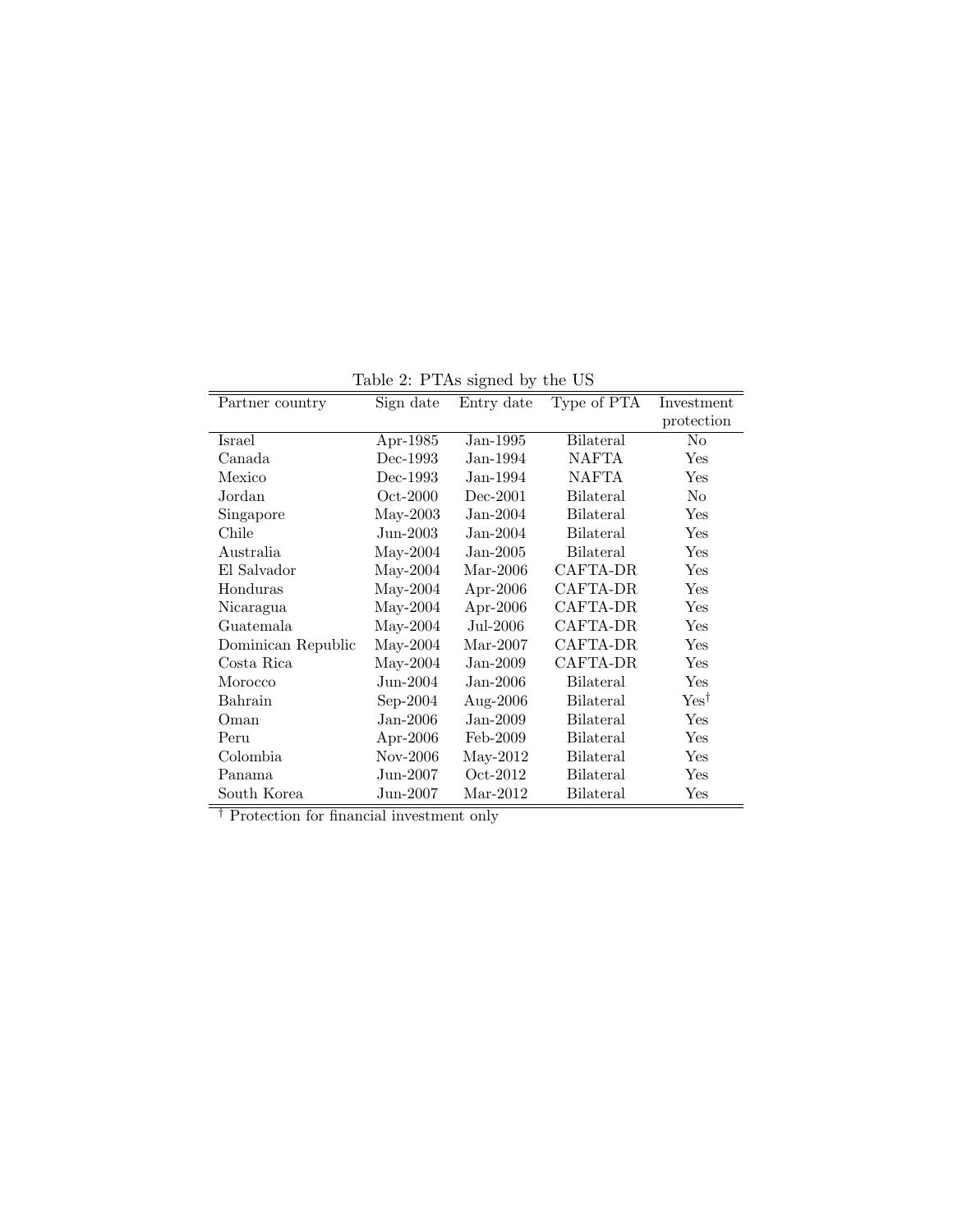| <b>LATOLE OF TWOLFFUL</b><br>DITS OIL OD OUGWARD IIIVCSGIRCH<br><b>Dependent Variable</b> |            |                       |                      |                     |                      |                      |                       |
|-------------------------------------------------------------------------------------------|------------|-----------------------|----------------------|---------------------|----------------------|----------------------|-----------------------|
| Variable                                                                                  |            |                       | Ln (US FDI outflows) |                     |                      |                      |                       |
| $\overline{\text{Ln}(\text{FDI})_{t-1}}$                                                  | $0.746***$ | $0.542***$            | $0.627***$           | $0.541***$          | $0.628***$           | $0.541***$           | $0.628***$            |
|                                                                                           | (0.021)    | (0.025)               | (0.023)              | (0.026)             | (0.023)              | (0.025)              | (0.023)               |
| $\emph{Interval~under~ratified~BIT}$                                                      |            |                       |                      |                     |                      |                      |                       |
| All years                                                                                 | $1.06***$  | $0.454*$              |                      |                     |                      |                      |                       |
|                                                                                           | (0.213)    | (0.241)               |                      |                     |                      |                      |                       |
| 1st interval                                                                              |            |                       | 0.22                 | 0.242               | 0.299                | 0.307                | $0.397**$             |
|                                                                                           |            |                       | (0.256)              | (0.314)             | (0.257)              | (0.308)              | (0.188)               |
| 2nd interval                                                                              |            |                       | $0.685**$            | $0.838***$          | $0.479*$             | $0.619*$             | 0.046                 |
|                                                                                           |            |                       | (0.282)              | (0.318)             | (0.274)              | (0.316)              | (0.316)               |
| 3rd interval                                                                              |            |                       | $0.017\,$            | 0.377               | $0.371*$             | $0.584**$            |                       |
|                                                                                           |            |                       | (0.360)              | (0.307)             | (0.220)              | (0.272)              |                       |
| 4th interval                                                                              |            |                       | 0.377                | $1.008*$            | $-0.266$             | 0.058                |                       |
|                                                                                           |            |                       | (0.738)              | (0.530)             | (0.790)              | (0.671)              |                       |
| 5th interval                                                                              |            |                       |                      |                     | 0.245                | 0.806                |                       |
|                                                                                           |            |                       | $0.464***$           |                     | (1.039)              | (0.828)<br>$0.648**$ |                       |
| Ln(GDP/cap)                                                                               |            | $0.646**$             |                      | $0.646**$           | $0.465***$           |                      | $0.464***$            |
|                                                                                           |            | (0.264)<br>$0.621***$ | (0.101)              | (0.265)             | (0.101)              | (0.265)              | (0.101)<br>$0.439***$ |
| Ln(openness)                                                                              |            |                       | $0.438***$           | $0.617***$          | $0.437***$           | $0.618***$           |                       |
|                                                                                           |            | (0.189)<br>$-0.018$   | (0.093)<br>$-0.014$  | (0.190)<br>$-0.019$ | (0.093)<br>$-0.013$  | (0.190)<br>$-0.019$  | (0.093)<br>$-0.013$   |
| Ln(xrate)                                                                                 |            |                       |                      |                     |                      | (0.028)              |                       |
|                                                                                           |            | (0.028)<br>$-0.206$   | (0.012)<br>$0.45***$ | (0.028)<br>$-0.198$ | (0.012)<br>$0.45***$ | $-0.192$             | (0.012)<br>$0.451***$ |
| Ln(population)                                                                            |            | (0.469)               | (0.044)              | (0.472)             |                      | (0.472)              | (0.044)               |
| Contiguous                                                                                |            |                       | $0.839*$             |                     | (0.044)<br>$0.829*$  |                      | $0.826*$              |
|                                                                                           |            |                       | (0.504)              |                     | (0.502)              |                      | (0.501)               |
| Common language                                                                           |            |                       | $0.241*$             |                     | $0.24*$              |                      | $0.238*$              |
|                                                                                           |            |                       | (0.129)              |                     | (0.128)              |                      | (0.128)               |
| Ln(distance)                                                                              |            |                       | 0.193                |                     | 0.189                |                      | 0.19                  |
|                                                                                           |            |                       | (0.217)              |                     | (0.217)              |                      | (0.216)               |
| Income group (excl: High)                                                                 |            |                       |                      |                     |                      |                      |                       |
| Low                                                                                       |            |                       | $-0.834***$          |                     | $-0.84***$           |                      | $-0.843***$           |
|                                                                                           |            |                       | (0.276)              |                     | (0.276)              |                      | (0.276)               |
| Lower-middle                                                                              |            |                       | $-0.793***$          |                     | $-0.794***$          |                      | $-0.799***$           |
|                                                                                           |            |                       | (0.219)              |                     | (0.219)              |                      | (0.219)               |
| Upper-middle                                                                              |            |                       | $-0.604***$          |                     | $-0.608***$          |                      | $-0.61***$            |
|                                                                                           |            |                       | (0.194)              |                     | (0.194)              |                      | (0.194)               |
| Decades (excl. $1970s$ )                                                                  |            |                       |                      |                     |                      |                      |                       |
| 1980s                                                                                     |            | 2.236***              | $1.82***$            | $2.238***$          | $1.818***$           | $2.236***$           | $1.817***$            |
|                                                                                           |            | (0.167)               | (0.151)              | (0.168)             | (0.151)              | (0.168)              | (0.151)               |
| 1990s                                                                                     |            | $2.903***$            | $2.121***$           | $2.909***$          | $2.116***$           | $2.906***$           | $2.112***$            |
|                                                                                           |            | (0.290)               | (0.200)              | (0.291)             | (0.200)              | (0.291)              | (0.199)               |
| $2000\mathrm{s}$                                                                          |            | 2.966***              | 2.076***             | 2.956***            | $2.075***$           | $2.959***$           | $2.08***$             |
|                                                                                           |            | (0.332)               | (0.223)              | (0.332)             | (0.223)              | (0.332)              | (0.223)               |
| Intercept                                                                                 | 0.037      | $-8.231*$             | $-11.953***$         | $-8.287*$           | $-11.931***$         | $-8.349*$            | $-11.928***$          |
|                                                                                           | (0.049)    | (4.644)               | (1.897)              | (4.658)             | (1.896)              | (4.657)              | (1.895)               |
| $\overline{\rm N}$                                                                        | 3658       | 3499                  | 3499                 | 3499                | 3499                 | 3499                 | 3499                  |
| Groups                                                                                    | 188        | 178                   | 178                  | 178                 | 178                  | 178                  | 178                   |
| $\mathbf{R}^2$                                                                            | 0.702      | 0.649                 | $0.752\,$            | 0.652               | $0.752\,$            | 0.653                | 0.752                 |
| Intercepts                                                                                | $\rm FE$   | $\rm FE$              | Random               | $\rm FE$            | Random               | FE                   | Random                |
| Region dummies                                                                            | $\rm No$   | $\rm No$              | Yes                  | $\rm No$            | Yes                  | $\rm No$             | Yes                   |
| Under BIT interval                                                                        | All        | All                   | 5-year               | 5-year              | 4-year               | 4-year               | $10$ -year            |
|                                                                                           |            |                       |                      |                     |                      |                      |                       |

Table 3: Effect of ratified BITs on US outward investment

Significance levels : \*  $10\%$  \*\*  $5\%$  \*\*\*  $1\%$ ; clustered std. errors in parenthesis.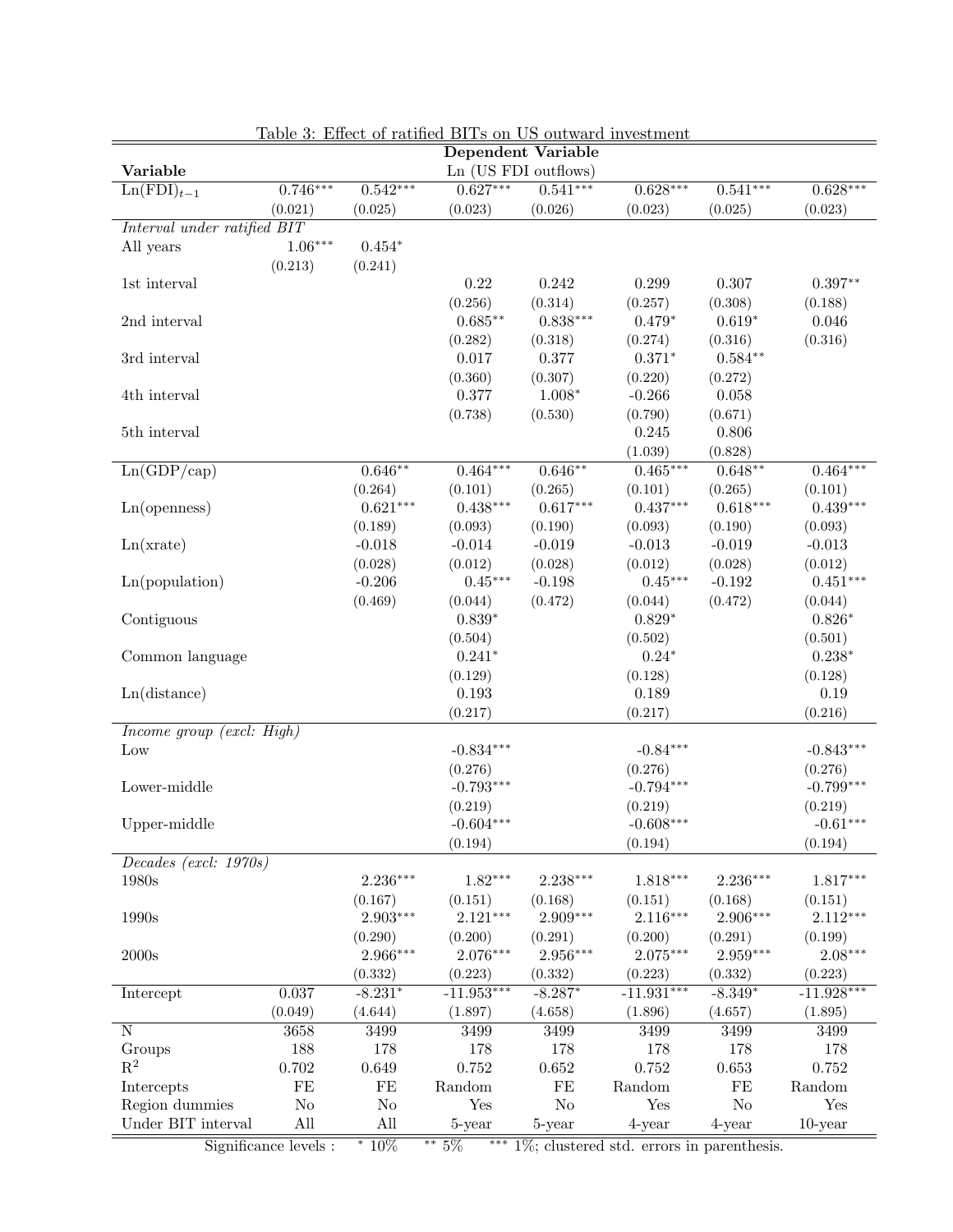| <u> Lable 4: Effect of ratified DIIs off filcome</u><br>Variable<br>$DV: Return = Income/FDI$ Position |            |          |           |                |            |
|--------------------------------------------------------------------------------------------------------|------------|----------|-----------|----------------|------------|
| $Return_{t-1}$                                                                                         | $-0.008$   | $-0.007$ | $-0.007$  | $-0.007$       | $-0.006$   |
|                                                                                                        | (0.064)    | (0.063)  | (0.067)   | (0.061)        | (0.065)    |
| $\text{Ln}(\text{FDI})_{t-1}$                                                                          | 0.007      | 0.01     | 0.008     | 0.011          | 0.009      |
|                                                                                                        | (0.012)    | (0.014)  | (0.014)   | (0.015)        | (0.014)    |
| Interval under ratified BIT                                                                            |            |          |           |                |            |
| BIT ratified                                                                                           | $-0.109$   | $-0.089$ | $-0.006$  |                |            |
|                                                                                                        | (0.083)    | (0.078)  | (0.079)   |                |            |
| Under BIT $(1st)$                                                                                      |            |          |           |                | $-0.064$   |
|                                                                                                        |            |          |           | $-0.126$       |            |
|                                                                                                        |            |          |           | (0.084)        | (0.065)    |
| Under BIT (2nd)                                                                                        |            |          |           | 0.252          | 0.322      |
|                                                                                                        |            |          |           | (0.283)        | (0.321)    |
| Ln(GDP/cap)                                                                                            |            | 0.114    | 0.099     | 0.115          | 0.098      |
|                                                                                                        |            | (0.102)  | (0.062)   | (0.102)        | (0.063)    |
| Ln(openness)                                                                                           |            | $-0.039$ | $-0.071$  | $-0.046$       | $-0.076$   |
|                                                                                                        |            | (0.069)  | (0.049)   | (0.069)        | (0.051)    |
| Ln(xrate)                                                                                              |            | $-0.004$ | $-0.001$  | $-0.006$       | $-0.003$   |
|                                                                                                        |            | (0.005)  | (0.005)   | (0.006)        | (0.004)    |
| Ln(population)                                                                                         |            | $-0.015$ | $-0.02$   | $-0.021$       | $-0.022$   |
|                                                                                                        |            | (0.161)  | (0.020)   | (0.157)        | (0.021)    |
| Ln(distance)                                                                                           |            |          | $-0.056$  |                | $-0.069$   |
|                                                                                                        |            |          | (0.092)   |                | (0.095)    |
| Decades (excl: 2000s)                                                                                  |            |          |           |                |            |
| 1980s                                                                                                  |            | 0.057    | 0.051     | 0.074          | 0.068      |
|                                                                                                        |            | (0.055)  | (0.037)   | (0.065)        | (0.047)    |
| $1990\mathrm{s}$                                                                                       |            | $0.055*$ | $0.051**$ | 0.085          | $0.081*$   |
|                                                                                                        |            | (0.031)  | (0.025)   | (0.052)        | (0.046)    |
| Income group $(excl: High)$                                                                            |            |          |           |                |            |
| $_{\text{Low}}$                                                                                        |            |          | 0.101     |                | 0.107      |
|                                                                                                        |            |          | (0.151)   |                | (0.155)    |
| Lower-middle                                                                                           |            |          | 0.078     |                | 0.073      |
|                                                                                                        |            |          | (0.227)   |                | (0.230)    |
| Upper-middle                                                                                           |            |          | 0.04      |                | 0.037      |
|                                                                                                        |            |          | (0.091)   |                | (0.093)    |
| Intercept                                                                                              | $0.143***$ | $-0.641$ | 0.117     | $-0.586$       | 0.239      |
|                                                                                                        | (0.052)    | (1.680)  | (0.653)   | (1.628)        | (0.690)    |
| $\overline{\text{N}}$                                                                                  | 1497       | 1485     | 1485      | 1485           | 1485       |
| Groups                                                                                                 | 144        | 142      | 142       | 142            | 142        |
| $R^2$                                                                                                  | 0.001      | 0.000    | 0.029     | 0.0029         | 0.046      |
| Intercepts                                                                                             | FE         | FE       | RE        | FE             | RE         |
| Region dummies                                                                                         | No         | No       | Yes       | N <sub>o</sub> | Yes        |
| Under BIT interval                                                                                     | All        | All      | All       | $10$ -year     | $10$ -year |

Table 4: Effect of ratified BITs on Income

Significance levels : <sup>∗</sup> 10% ∗∗ 5% ∗∗∗ 1%; clustered std. errors in parenthesis.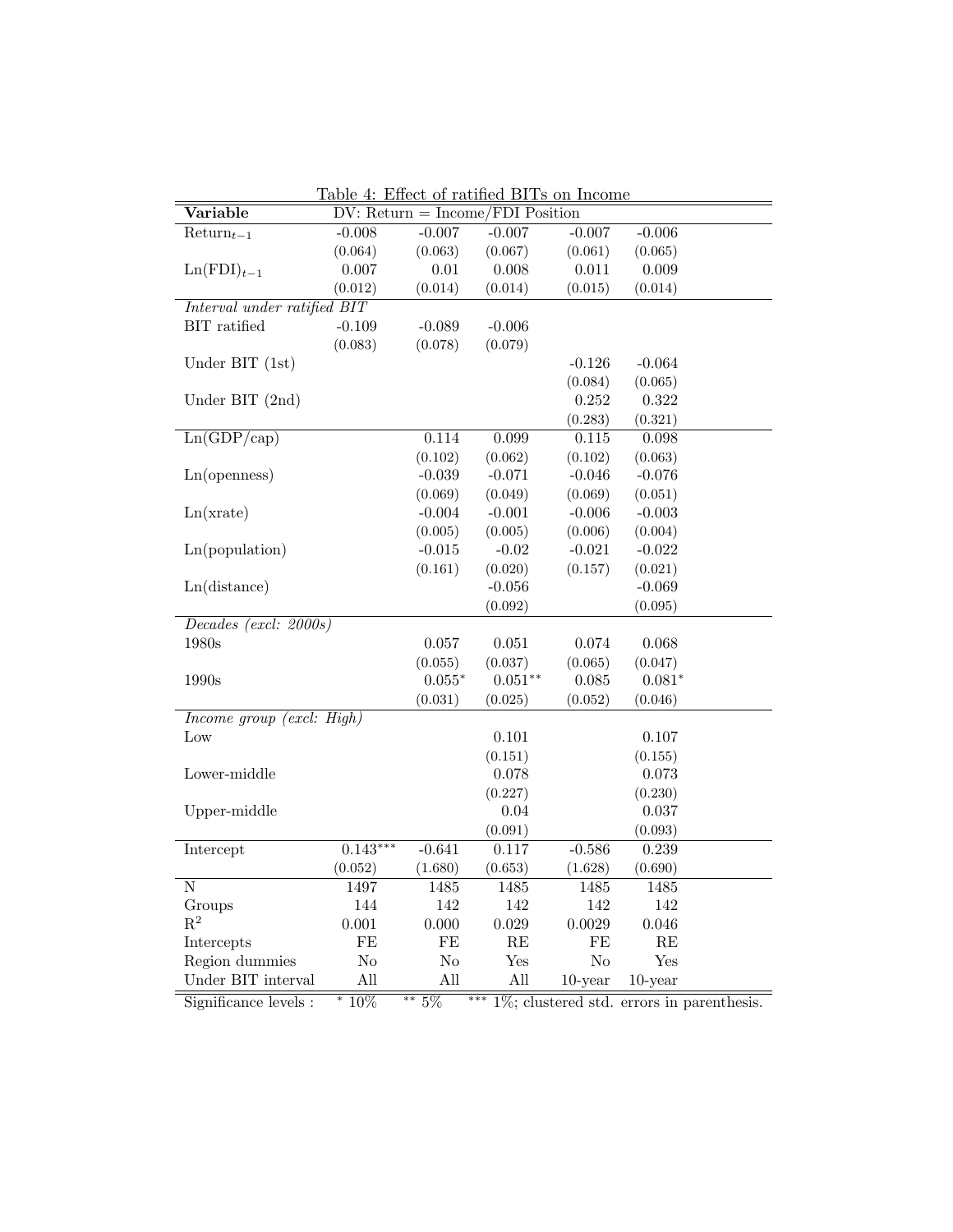| $\rm Variable$              | $DV: \Delta$ Investment risk |             |              |             |  |
|-----------------------------|------------------------------|-------------|--------------|-------------|--|
| Investment $Risk_{t-1}$     | $-0.131***$                  | $-0.241***$ | $-0.242***$  | $-0.242***$ |  |
|                             | (0.010)                      | (0.015)     | (0.015)      | (0.015)     |  |
| Interval under ratified BIT |                              |             |              |             |  |
| BIT ratified                | $0.543***$                   | $0.263*$    |              |             |  |
|                             | (0.107)                      | (0.134)     |              |             |  |
| Under BIT $(1st)$           |                              |             | $0.296**$    | $0.268*$    |  |
|                             |                              |             | (0.138)      | (0.153)     |  |
| Under BIT $(2nd)$           |                              |             | 0.021        | $0.342**$   |  |
|                             |                              |             | (0.142)      | (0.158)     |  |
| Under BIT (3rd)             |                              |             |              | 0.02        |  |
|                             |                              |             |              | (0.148)     |  |
| Under BIT $(4th)$           |                              |             |              | 0.172       |  |
|                             |                              |             |              | (0.166)     |  |
| Ln(GDP/cap)                 |                              | $0.563***$  | $0.558***$   | $0.557***$  |  |
|                             |                              | (0.211)     | (0.211)      | (0.211)     |  |
| Ln(openness)                |                              | $0.439***$  | $0.446***$   | $0.445***$  |  |
|                             |                              | (0.114)     | (0.115)      | (0.115)     |  |
| Ln(xrate)                   |                              | $\theta$    | 0.002        | 0.001       |  |
|                             |                              | (0.013)     | (0.013)      | (0.013)     |  |
| Ln(population)              |                              | $0.913***$  | $0.92***$    | $0.92***$   |  |
|                             |                              | (0.291)     | (0.290)      | (0.291)     |  |
| Decades (excl: 2000s)       |                              |             |              |             |  |
| 1980s                       |                              | $-0.421***$ | $-0.432***$  | $-0.431***$ |  |
|                             |                              | (0.120)     | (0.120)      | (0.120)     |  |
| 1990s                       |                              | $-0.339***$ | $-0.357***$  | $-0.355***$ |  |
|                             |                              | (0.093)     | (0.094)      | (0.094)     |  |
| Intercept                   | $0.939***$                   | $-13.16***$ | $-13.202***$ | $-13.19***$ |  |
|                             | (0.068)                      | (3.540)     | (3.539)      | (3.539)     |  |
| Ν                           | 2687                         | 2630        | 2630         | 2630        |  |
| Groups                      | 141                          | 137         | 137          | 137         |  |
| $\mathbf{R}^2$              | 0.0254                       | 0.0077      | 0.0079       | 0.0079      |  |
| Intercepts                  | FE                           | FE          | FE           | FE          |  |
| Under BIT interval          | All                          | All         | $10$ -year   | 5-year      |  |

Table 5: Effect of ratified BITs on Investment Risk

Significance levels : \*  $10\%$  \*\*  $5\%$  \*\*\*  $1\%$ ; clustered std. errors in parenthesis.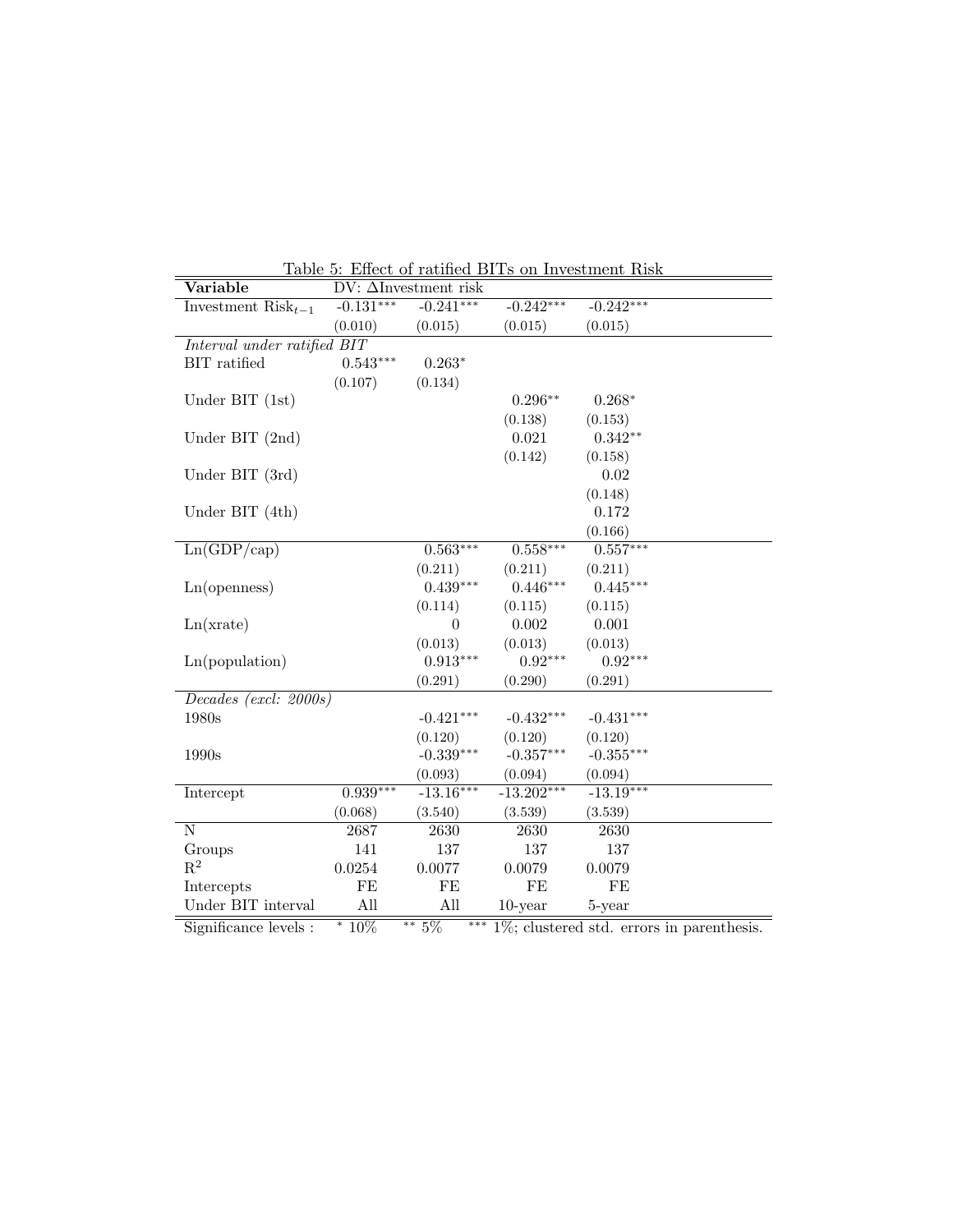## References

Aisbett, Emma (2009). Bilateral Investment Treaties and Foreign Direct Investment: Correlation versus Causation. In Karl P. Sauvant and Lisa E. Sachs, editors, The Effects of Treaties on Foreign Direct Investment. Bilateral Investment Treaties, Double Taxation Treaties, and Investment Flows. Oxford, UK: Oxford University Press.

Bonomo, Flavia, Daniela Sabán, and Nicolás E. Stier-Moses (2010). Analysis and Models of Bilateral Investment Treaties using a Social Networks Approach, Physica A, 389, 3661-3673.

Buthe, Tim and Helen Milner (2008). "The Politics of Foreign Direct Investment into Developing Countries: Increasing FDI through International Trade Agreements?" American Journal of Political Science 52, no.4 (October): 741-62.

Buthe, Tim and Helen Milner (2009). Bilateral Investment Treaties and Foreign Direct Investment: A Political Analysis. In Karl P. Sauvant and Lisa E. Sachs, editors, The Effects of Treaties on Foreign Direct Investment. Bilateral Investment Treaties, Double Taxation Treaties, and Investment Flows. Oxford, UK: Oxford University Press.

Egger, Peter and Michael Pfaffermayer (2004). "The impact of bilateral investment treaties on foreign direct investment." Journal of Comparative Economics, Vol. 32 (2004), 788-804.

Egger, Peter and Michael Pfaffermayer (2009). The Impact of Bilateral Investment Treaties on Foreign Direct Investment. In Karl P. Sauvant and Lisa E. Sachs, editors, The Effects of Treaties on Foreign Direct Investment. Bilateral Investment Treaties, Double Taxation Treaties, and Investment Flows. Oxford, UK: Oxford University Press.

Elkins, Z., A. T. Guzman, and B. A. Simmons (2006). Competing for Capital: The Diffusion of Bilateral Investment Treaties, 1960-2000. International Organization 60 (4):811-846.

Erikson, Robert S., Pablo M. Pinto, and Kelly T. Rader (2014). "Dyadic Analysis in International Relations: A Cautionary Tale." Political Analysis Volume 22, Issue 4: 457–463.

Erikson, Robert S., Pablo M. Pinto, and Kelly T. Rader (2010). "Randomization Tests and Multi-Level Data in U.S. State Politics." State Politics and Policy Quarterly, Vol. 10, No. 2 (Summer 2010): pp. 180198.

Guzman, A. T. (1998). Explaining the Popularity of Bilateral Investment Treaties: Why LDCs Sign Treaties That Hurt Them. Virginia Journal of International Law, 38: 639.

Hallward-Driemeier, Mary (2009). Do Bilateral Investment Treaties Attract FDI? Only a Bit... and they could bite. In Karl P. Sauvant and Lisa E. Sachs, editors, The Effects of Treaties on Foreign Direct Investment. Bilateral Investment Treaties, Double Taxation Treaties, and Investment Flows. Oxford, UK: Oxford University Press.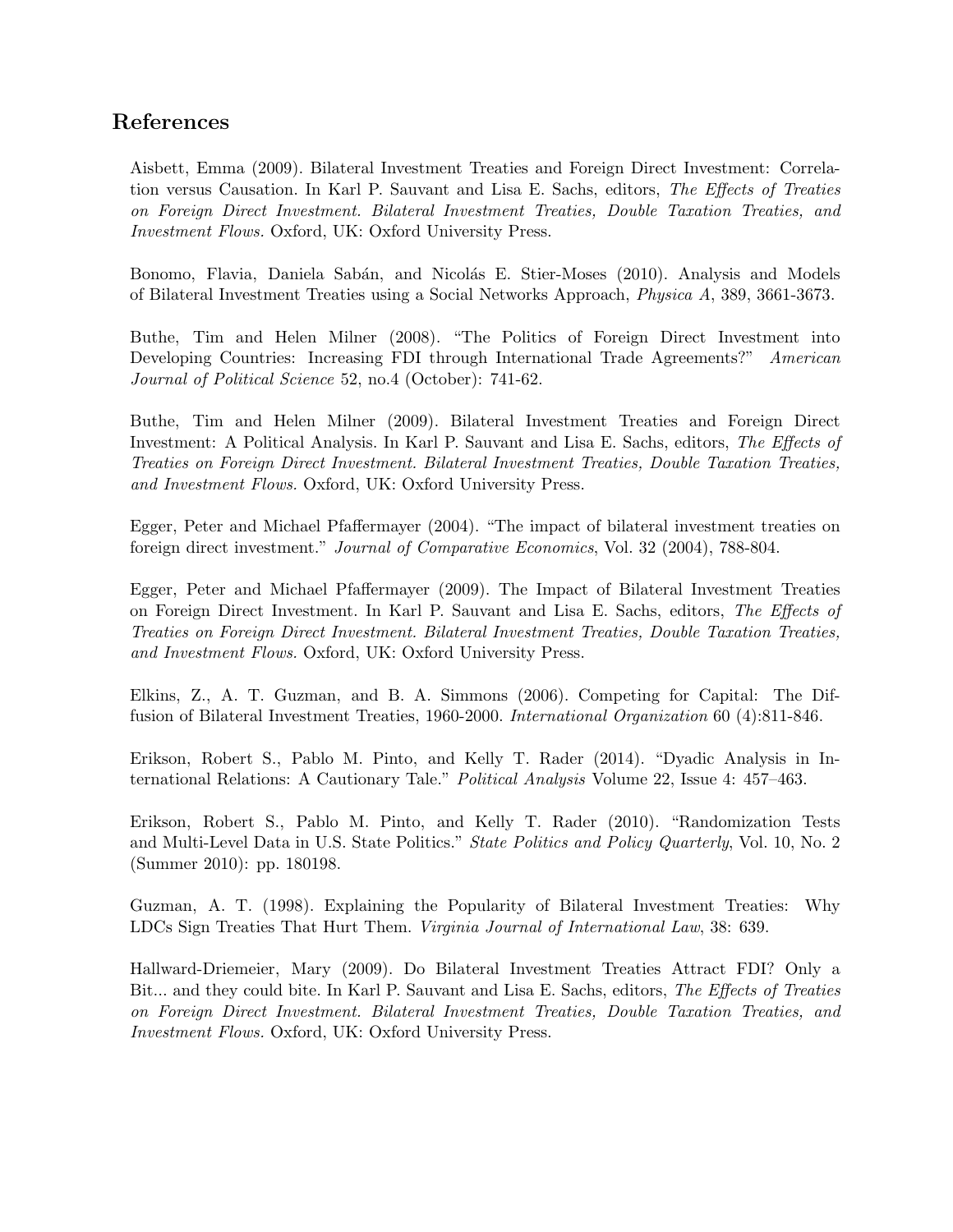Jandhyala, Srividya, Henisz, Witold J. and Mansfield Edward (2008). "Pooling Dyads is a BIT Inappropriate: A Two Stage Model for Bilateral Investment Treaty Signing." Paper presented at the Annual Meeting of the American Political Science Association, Boston, August 28-31, 2008.

Kobrin, Stephen J. (1998). The MAI and the Clash of Globalizations. Foreign Policy (Autumn, 1998) 112: 97-109.

Neumayer, Eric, and Laura Spess (2005). Do Bilateral Investment Treaties Increase Foreign Direct Investment to Developing Countries? World Development, 33(10): 31-49.

Neumayer, Eric, and Laura Spess (2009). Do Bilateral Investment Treaties Increase Foreign Direct Investment to Developing Countries? In Karl P. Sauvant and Lisa E. Sachs, editors, The Effects of Treaties on Foreign Direct Investment. Bilateral Investment Treaties, Double Taxation Treaties, and Investment Flows. Oxford, UK: Oxford University Press.

Rose-Ackerman, Susan (2009). The Global BITs Regime and the Domestic Environment for Investment. In Karl P. Sauvant and Lisa E. Sachs, editors, The Effects of Treaties on Foreign Direct Investment. Bilateral Investment Treaties, Double Taxation Treaties, and Investment Flows. Oxford, UK: Oxford University Press.

Salacuse, Jeswald W. and Nicholas P. Sullivan (2009). Do BITs Really Wrok? An Evaluation of Bilateral Investment Treaties and their Grand Bargain. In Karl P. Sauvant and Lisa E. Sachs, editors, The Effects of Treaties on Foreign Direct Investment. Bilateral Investment Treaties, Double Taxation Treaties, and Investment Flows. Oxford, UK: Oxford University Press.

Sachs, Lisa E. and Karl P. Sauvant (2009). BITs, DTTS, and FDI Flows: An Overview. In Karl P. Sauvant and Lisa E. Sachs, editors, The Effects of Treaties on Foreign Direct Investment. Bilateral Investment Treaties, Double Taxation Treaties, and Investment Flows. Oxford, UK: Oxford University Press.

Swenson, Deborah (2009). Why Do Developing Countries Sign BITs? In Karl P. Sauvant and Lisa E. Sachs, editors, The Effects of Treaties on Foreign Direct Investment. Bilateral Investment Treaties, Double Taxation Treaties, and Investment Flows. Oxford, UK: Oxford University Press.

Tobin, Jennifer and Susan Rose-Ackerman (2005). "Foreign Direct Investment and the Business Environment in Developing Countries: The Impact of Bilateral Investment Treaties." Yale Law School, Economics and Public Policy Research Paper No. 293.

Tobin, Jennifer and Susan Rose-Ackerman (2006). "Bilateral investment treaties: Do they stimulate foreign direct investment?" Yale University, mimeo.

United Nations Conference on Trade and Development (1998). Bilateral Investment Treaties in the Mid-1990s. Genevea: United Nations.